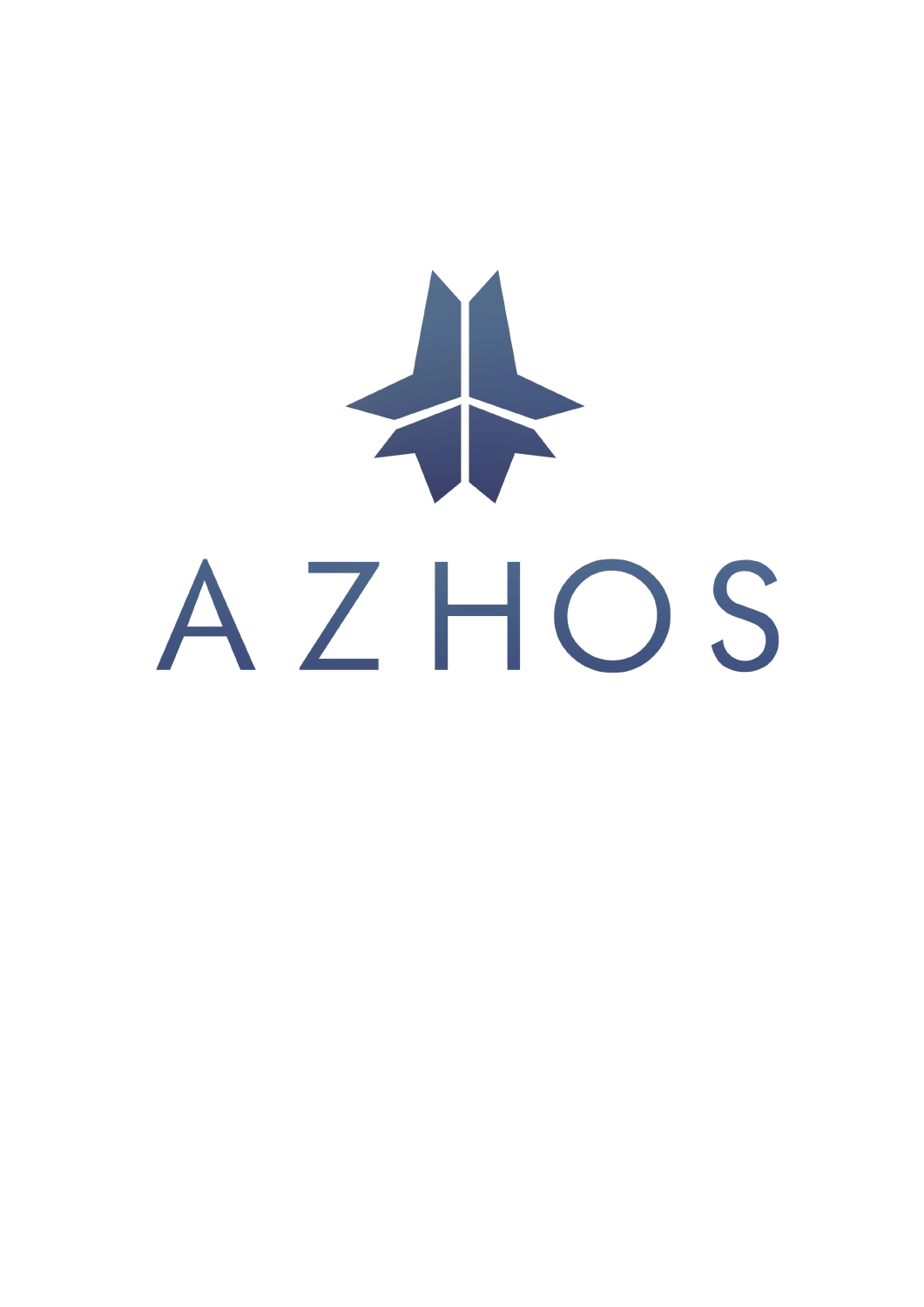## **AZHOS**

Proof of Existence for Supply Chain Finance

Benjamin Rudolf, Marcel Kuhs, Mathias Baer, Sebastian Zintl September 10, 2019

## **Abstract**

The value chains of the chemical-pharmaceutical industry span the entire globe. Complex supply chains and long storage times are responsible for a drastic increase in tied-up capital. Customer optimizations, such as the introduction of just-in-time production or the enforcement of long payment terms, further extend the period during which producers have to finance their circulating assets. Even in times of potentially cheaper financing, the access remains limited due to the stricter requirements imposed on banks and financial institutions by the Bank for International Settlements (BIS). In addition, the expense of settlement modalities makes it more difficult to finance working capital.

Cross-border exchange of resources and inter-company coordination costs make the processing of financial transactions more complex and innovative technologies like blockchain can only slowly enter this industry. While there are significant values tied up in the supply chains, shareholders expectations of returns are rising and with them the demands placed on company management. This is shown in the linking of variable remuneration components for Management Board members to capital ratios. In this key figure-driven market environment, AZHOS offers a new form of supply chain financing based on blockchain technology.

AZHOS has twenty years of experience in supply chain optimization, with data gen-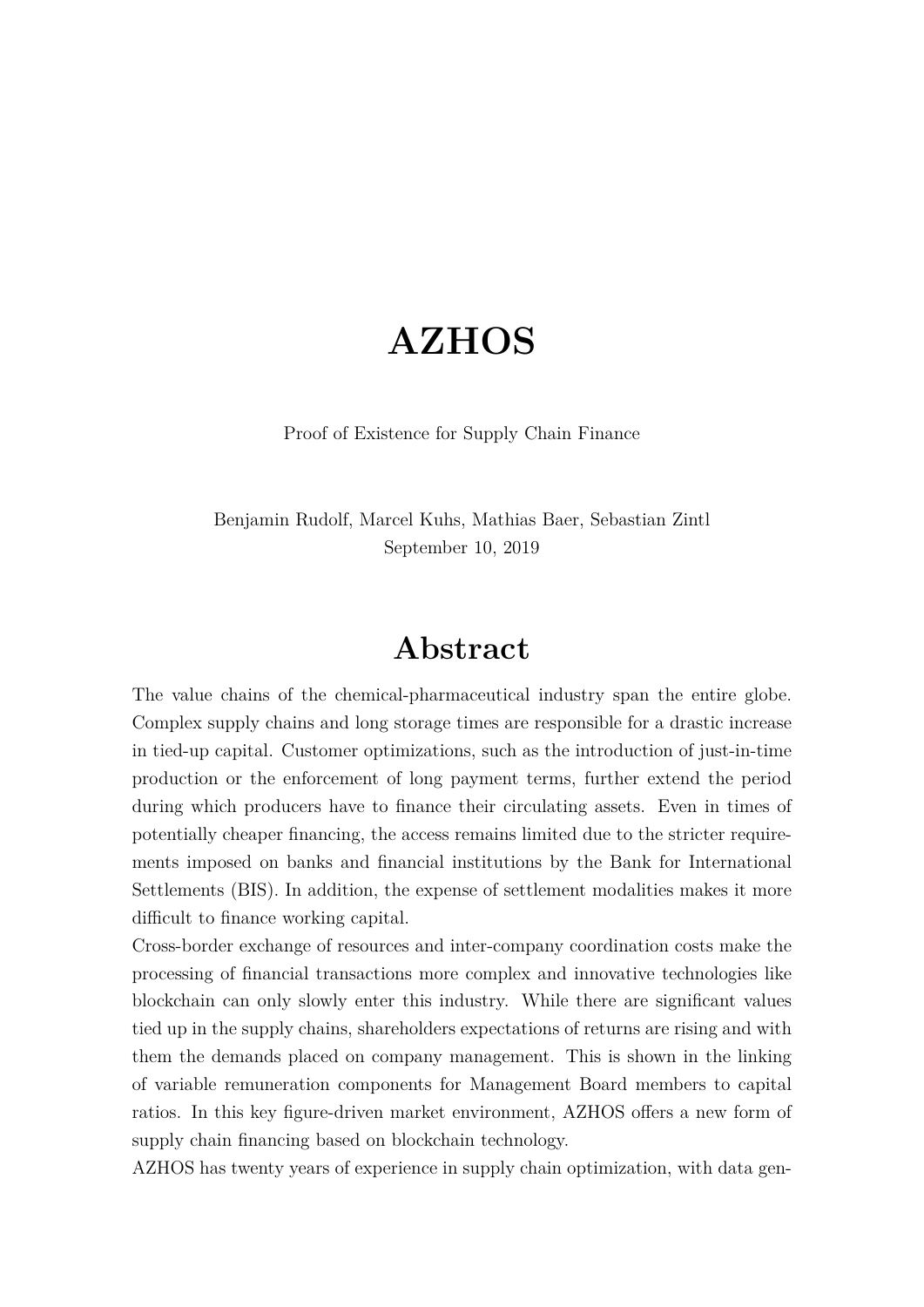erated from thousands of data points in tanks and warehouses worldwide. By utilizing latest measurement technology with industry standard compatibility in combination with immutable measurement data stored on the blockchain, AZHOS provides a unique Proof of Existence in a trust-free environment, to enable a consumptionbased financing of goods.

This document describes the automation of supply chain finance processes and the infrastructure to be created, the design of the AOS token and the establishment of a financing network for the chemical industry.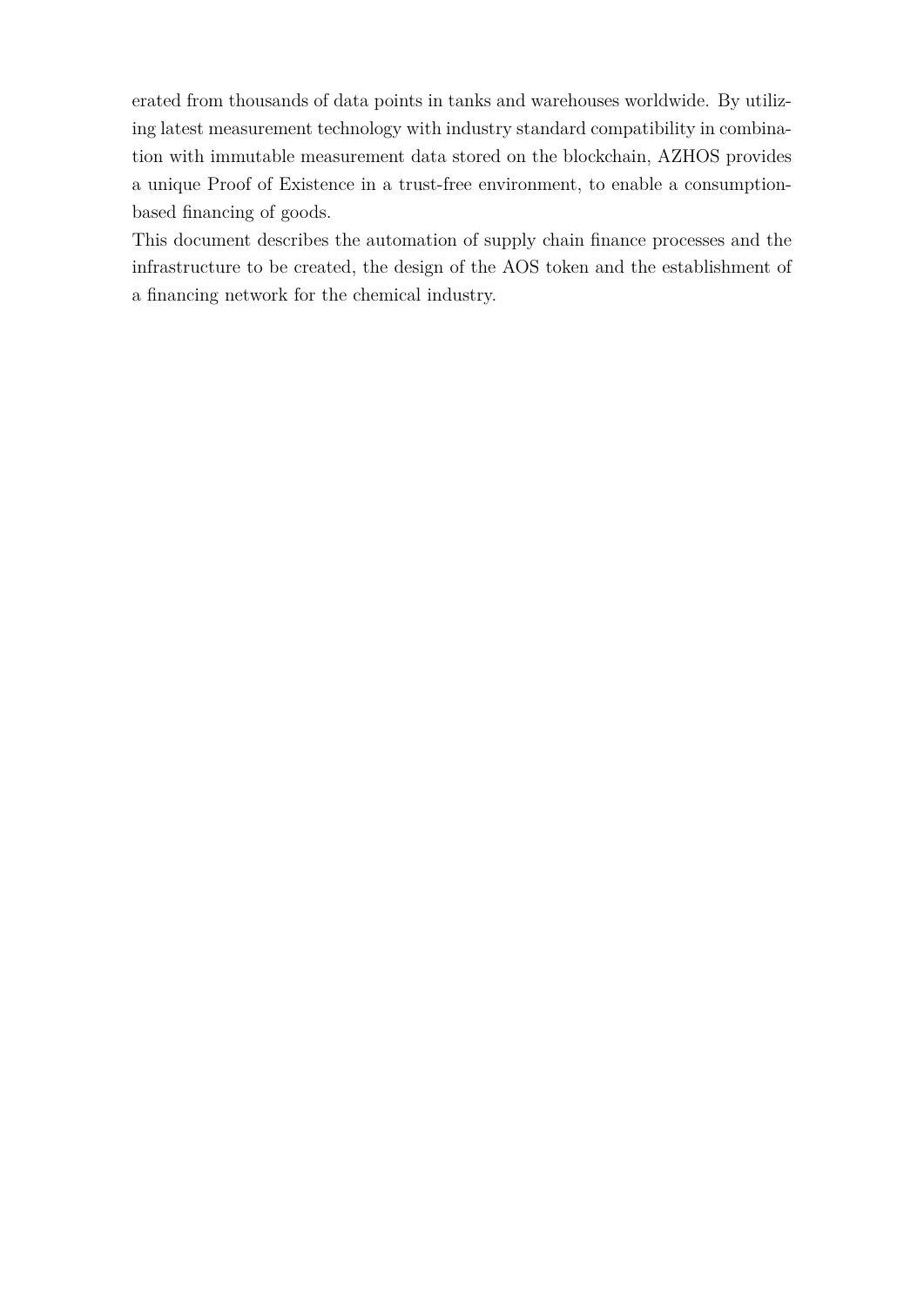## **Description**

This document contains the Azhos whitepaper V 1.0.8 Azhos will constantly keep it up-to-date to the best of its abilities so that it reflects the latest developments and events.

The whitepaper is intended solely to present AZHOS's business model, the economic context and the financial basis of the STO and is intended solely as a supplement to the Prospectus. The whitepaper therefore does not serve as a basis for an investment decision in the AOS token.

## **Contact**

AZHOS AG Dr. Grass-Str. 12, 9490 Vaduz, Liechtenstein

www.azhos.io/contact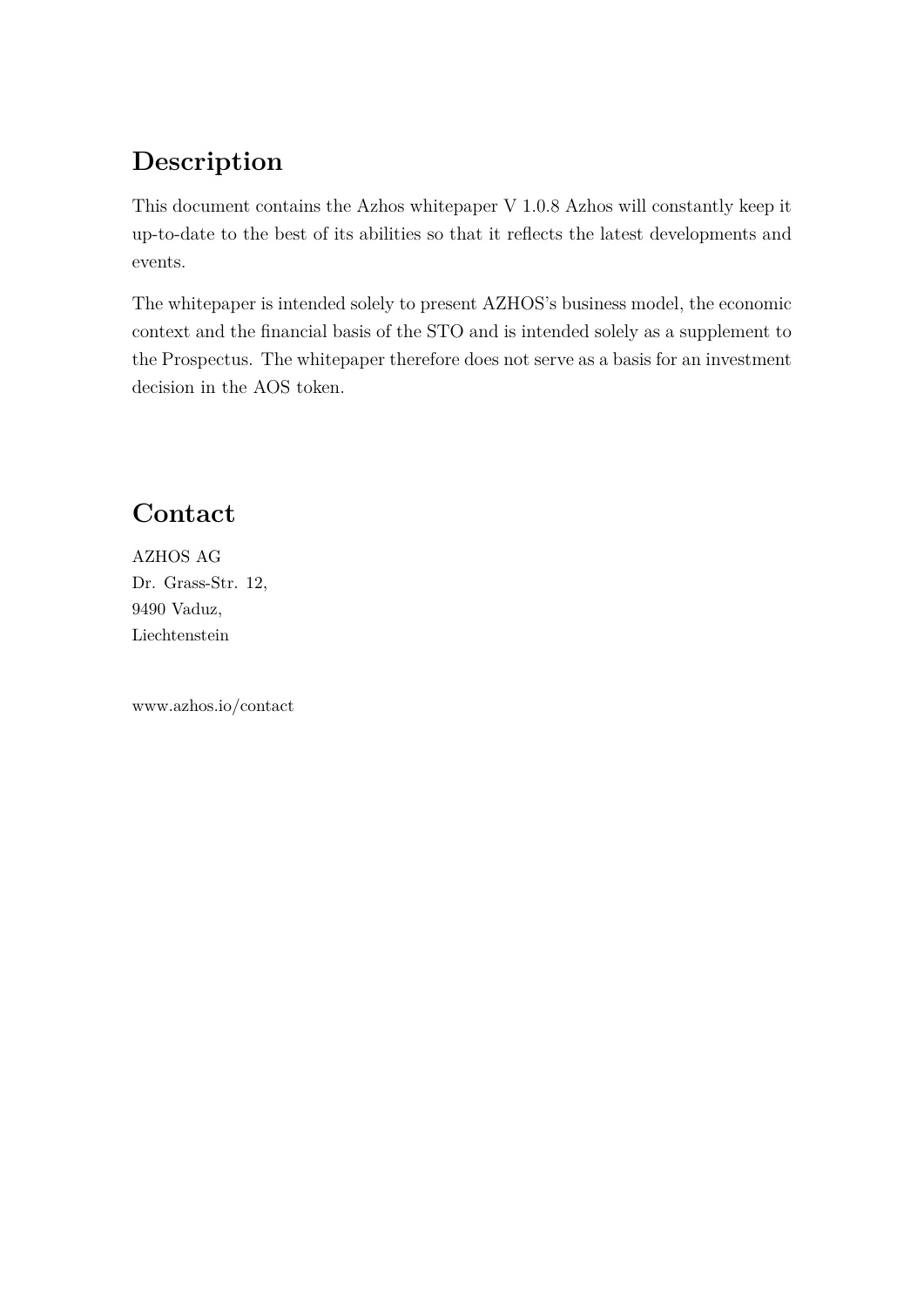## **Contents**

| $\mathbf{1}$ | Introduction                     |                             |                |  |
|--------------|----------------------------------|-----------------------------|----------------|--|
|              | 1.1                              |                             | $\mathbf{1}$   |  |
|              | 1.2                              |                             | $\overline{2}$ |  |
|              | 1.3                              |                             | $\overline{2}$ |  |
|              | 1.4                              |                             | 3              |  |
| $\bf{2}$     |                                  | Recording of Inventory      | 5              |  |
|              | 2.1                              |                             | 5              |  |
|              | 2.2                              |                             | 6              |  |
|              | 2.3                              |                             | 8              |  |
| 3            | <b>Supply Chain Finance</b><br>9 |                             |                |  |
|              | 3.1                              |                             | 9              |  |
|              | 3.2                              |                             | 9              |  |
| 4            |                                  | <b>Utilizing Blockchain</b> | 11             |  |
|              | 4.1                              |                             | -11            |  |
|              | 4.2                              |                             | 15             |  |
|              | 4.3                              |                             | 16             |  |
| 5            |                                  | <b>AOS</b> Security Token   | 17             |  |
|              | 5.1                              |                             | 17             |  |
|              | 5.2                              |                             | 20             |  |
|              |                                  | <b>Bibliography</b>         | 21             |  |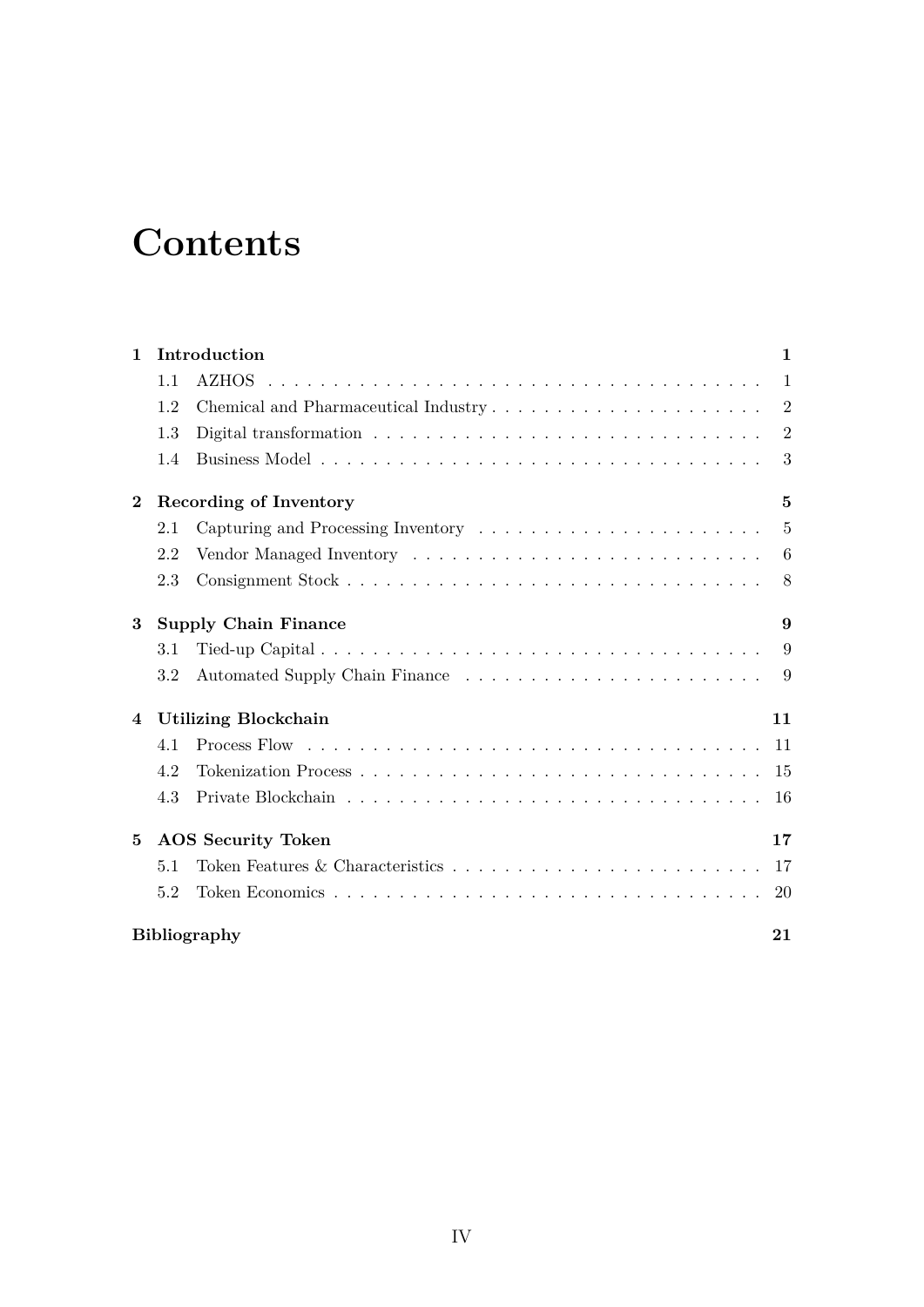## **List of Figures**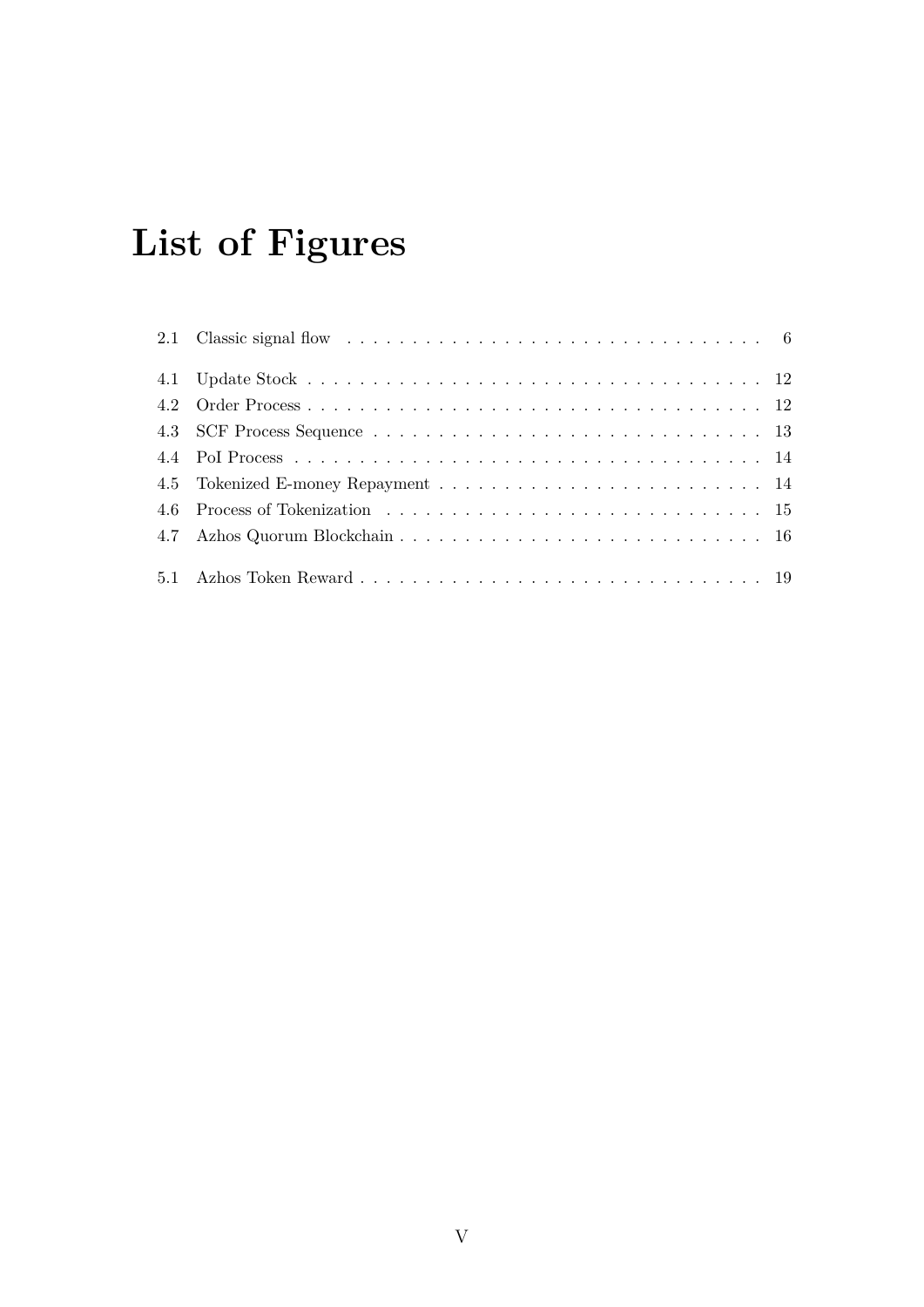# **Acronyms**

| <b>ERP</b>  | Enterprise Resource Planning - System |
|-------------|---------------------------------------|
| GI          | Goods Issued                          |
| IoT         | Internet of Things                    |
| $\mathbf 0$ | Order                                 |
| OC          | Order Create                          |
| <b>OR</b>   | Order Response                        |
| PoD         | Proof of Delivery                     |
| PoE         | Proof of Existence                    |
| PoI         | Proof of Inventory                    |
| <b>RFID</b> | Radio-Frequency Identification        |
| <b>SAP</b>  | Software Anwendungen Programme        |
| <b>SCM</b>  | Supply Chain Management               |
| SN          | <b>Shipping Notice</b>                |
| STO         | Security Token Offering               |
| VMI         | Vendor Managed Inventory              |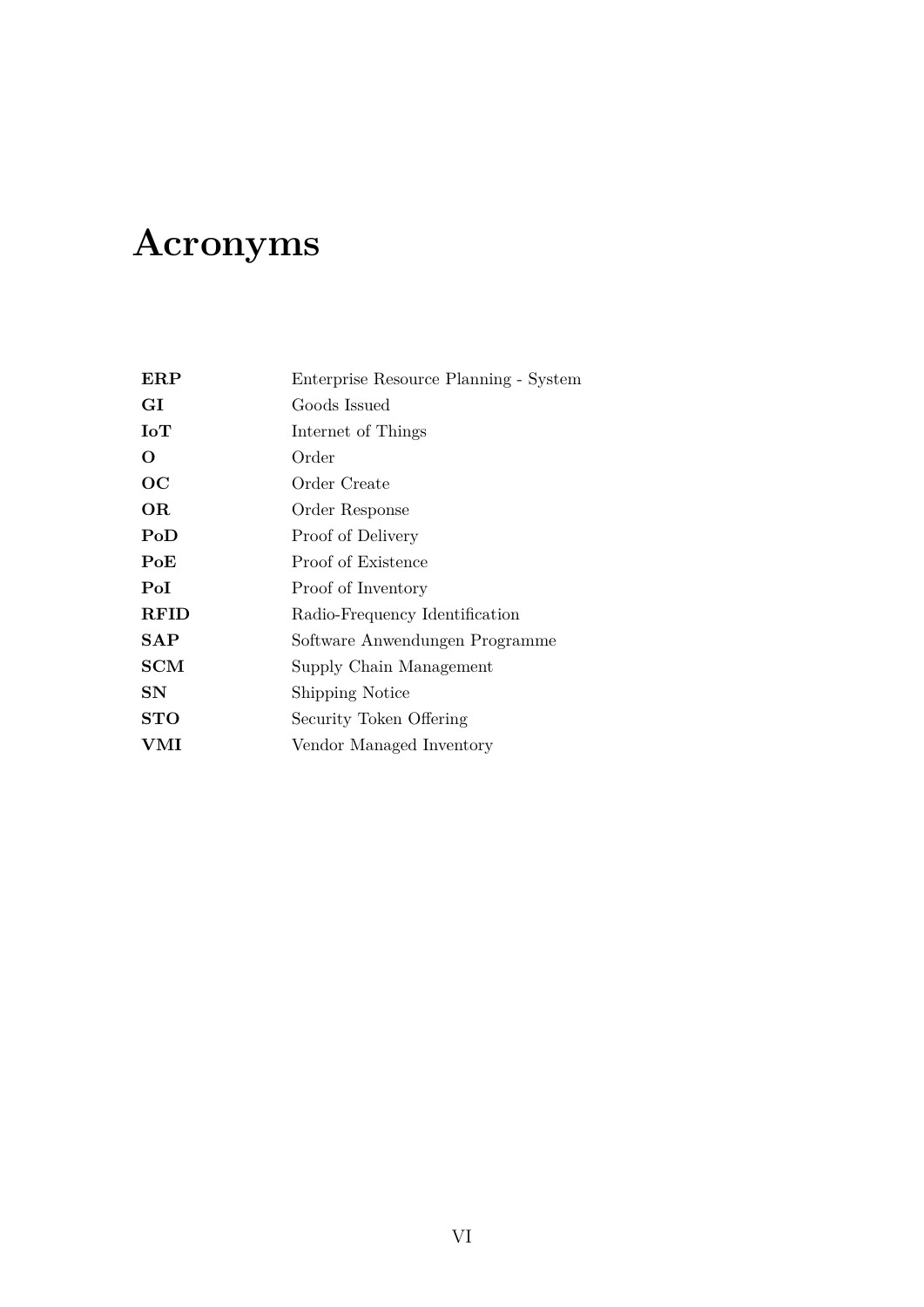## <span id="page-7-0"></span>**Chapter 1**

## **Introduction**

#### <span id="page-7-1"></span>**1.1 AZHOS**

The banking crisis of 2008 has a global impact on the financing capability of companies up to this day. Even if the financial crisis seems to be overcome, the granting of corporate loans remains restricted due to stricter equity capital regulations imposed on banks. At the same time, the globalization of value chains has led to a general increase in tied-up capital due to long storage times and transport routes for raw materials and products. The international exchange of resources also makes the processing of financial transactions more complex and increases inter-company coordination and transaction. To oppose these developments, there are various cooperative instruments in addition to traditional financial instruments, like the Supply Chain Finance concept. These innovative financing concepts are implemented within financial networks that are exclusively dedicated to the management of financial flows McKinsey quantifies the current global market potential for supply chain finance solutions "[…] with 2 trillion USD in financeable highly secure payables globally and a potential revenue pool of 20 billion USD". Reasons for the fact that market potentials in the range of supply chain financing are besides insufficient awareness of novel financing approaches, the persistent barriers between the financial market and industry. As a result, the market lacks access to new innovative solutions. Another factor for the underutilisation of the potential is to be seen in the immense scope of the deliveries of goods of the global supply chain, which is reflected in the inherent transaction costs of financing processing. The founders of AZHOS have already been successfully active in the field of supply chain automation for the chemical-pharmaceutical industry for twenty years and can fall back to extensive experience with the culture and processes in the industry during this time. The team is complemented by renowned expertise in the fields blockchain and finance technology. The combination of the knowledge about the market situation, the existing know-how in the recording and processing flows and the specific benefits of blockchain technology, enables AZHOS to utilize a novel automated financing option on bulk and packaged goods.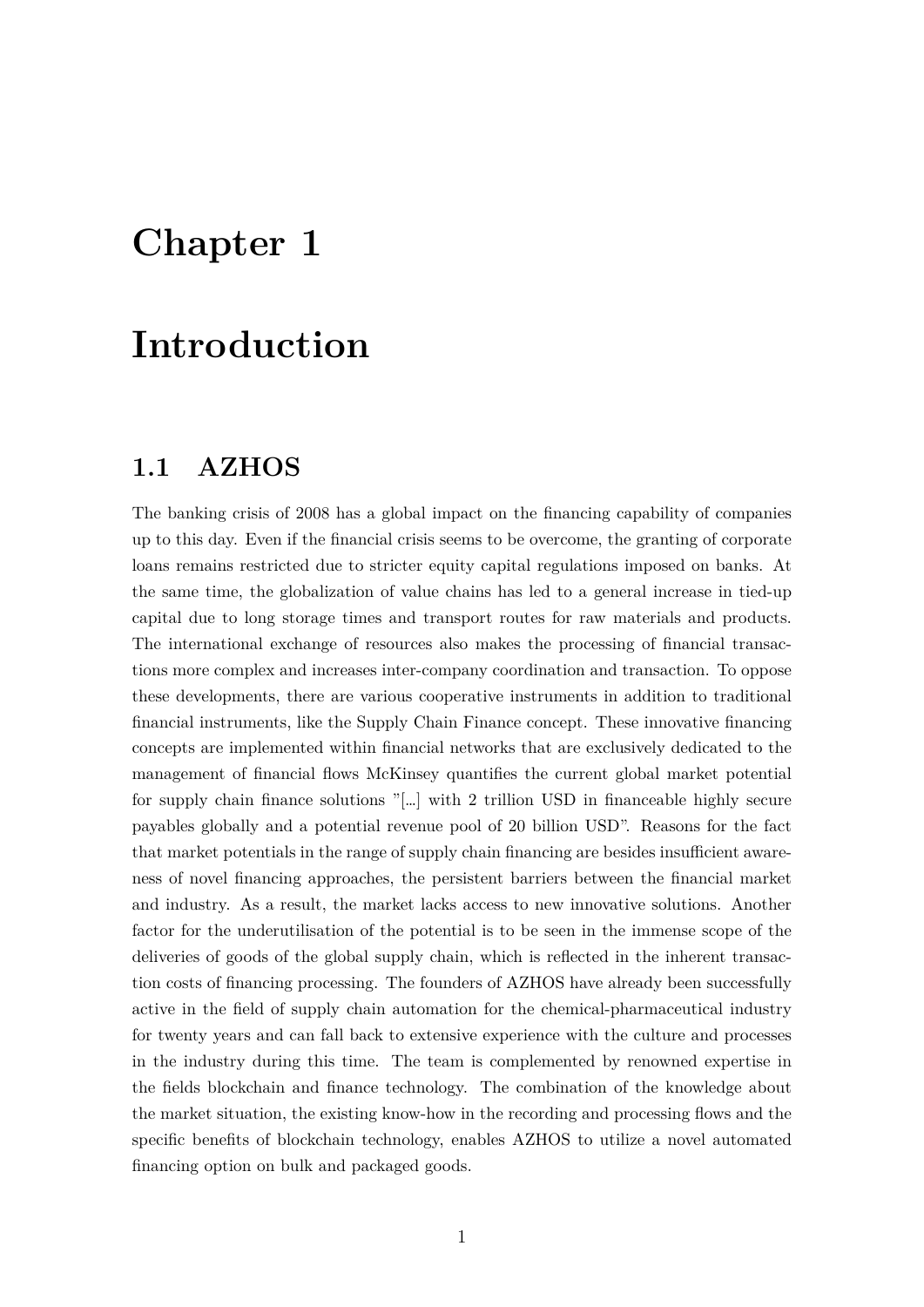#### <span id="page-8-0"></span>**1.2 Chemical and Pharmaceutical Industry**

Chemical products surround us in almost every second of our everyday lives. Hardly any other industry has such a diverse and comprehensive product portfolio, a comparably customer spectrum or is linked more closely to a large number of other industries. The chemical industry is further characterized by the high added value of its products and production processes. Chemical products pass diverse processing steps at different locations around the globe until they are expended by customers or end consumers. End-toend transparency of the supply chain is therefore considerable important. The chemicalpharmaceutical industry is characterised by globally networked supply relationships, as well as a high willingness to invest and innovate and a forward-looking view of capital ratios. For the year 2018 the German Association of the Chemical Industry(VCI) expects a further increase in research and development volume to 11 billion EUR by German chemical companies alone. Compared to the all-time high of 10.8 billion EUR in 2017, a new record will be achieved. Also or precisely because of blockchain technology, the industry is feverishly working on new fields of applications and the formation of various research groups and organisations.

Buyers of chemical products depend on the continuous availability of their raw materials. In order to guarantee the required constant availability and quality of supplies, the main focus is set on monitoring, automating and digitizing entire supply chains through measurement technologies and sensors along the path. By implementing these technologies, shipments can now be controlled and executed as needed, to ensure the flow of goods meets the customer's requirements. In addition to consumption-based provisioning, an automated consumption-based financing is the next step in releasing capital tied-up in the supply chain and thus reducing capital and transaction costs.

In fact, in today's production economy, the terms of payment only cover parts of the time where the capital is tied up in current assets. In addition, there are production and transport times or consignment stocks. The time span between leaving the producer's warehouse, the delivery and storage at the customer's warehouse, up to reimbursement, can therefore easily cover several months.

By applying techniques like factoring these periods could be shortened, but this is only possible with considerable administrative effort or not at all. Despite the potential financing volume of hundreds of billions of euros of global capital tied-up in the supply chain. While buyers benefit from long payment periods and consignment agreements, sellers have to bear the costs in the form of financing current assets.

#### <span id="page-8-1"></span>**1.3 Digital transformation**

The Internet of Things (IoT), is predestined for supply chain optimization and an omnipresent development in the producing industry. With the current technical development, and an ongoing trend to cheaper devices, the willingness of companies to implement "smart" processes increases noticeably.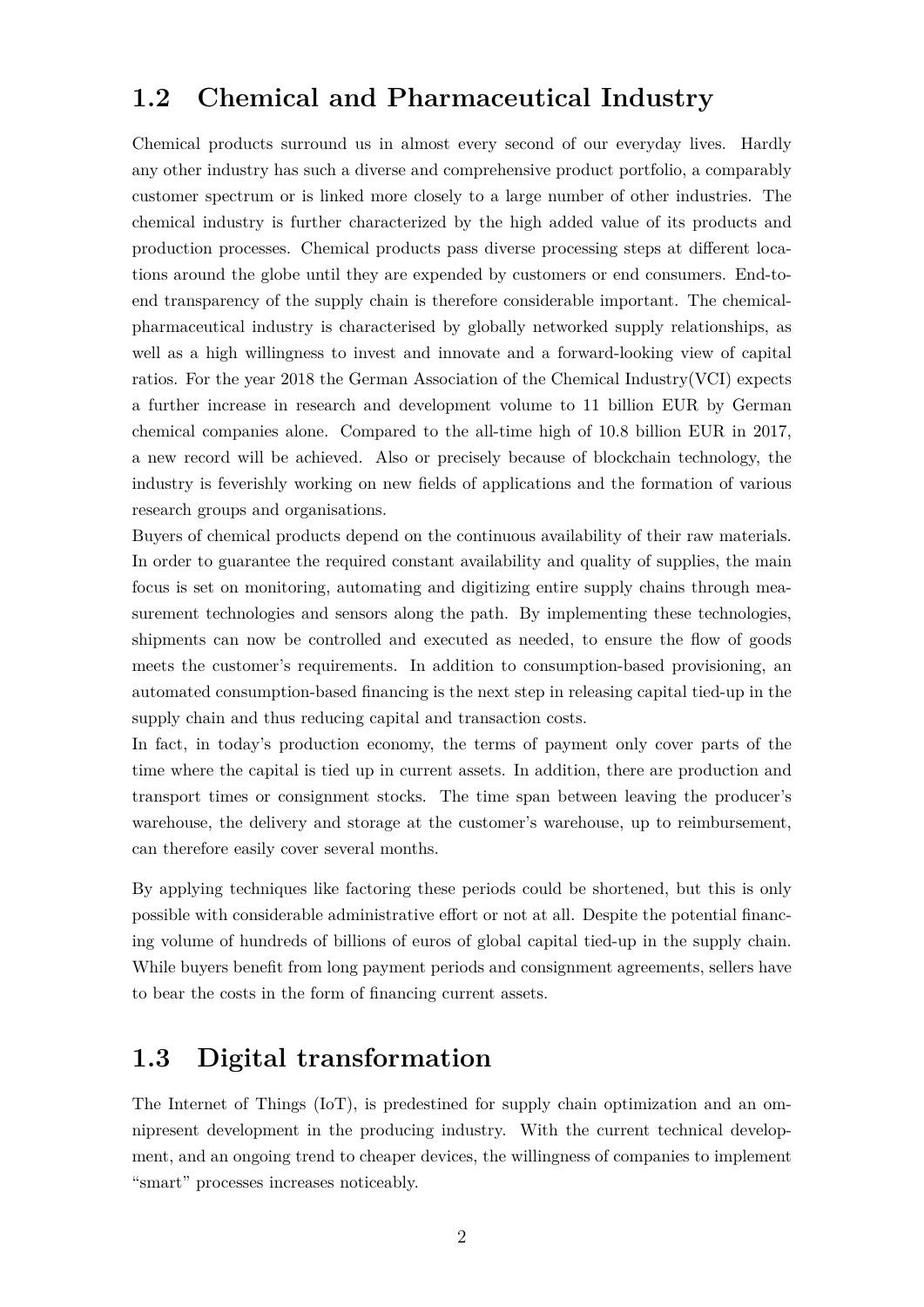The main part of today's digitization efforts is partaken in the field of the "Connected Industry", whereby the development towards the smart supply chain with all its potential plays a special role. In the course of this digital transformation, the importance of data pools and the entities they control is further growing.

The difficulties of implementing digital transformation processes lie to a large extent in the discrepancy between strategic implementation efforts and the possibilities of operational units to follow them. This applies both to the chemical-pharmaceutical industry itself, as to its service providers. Especially in the field of supply chain automation and disruptive technologies like distributed ledgers, there is a lack of so-called "real-world assets". This means that actual data sources, e.g. sensors or measurement technology, are limited or even do not exist. At the same time, certain changes can only take place successively due to the deviation between the actual and target conditions mentioned above. Conversely, core processes and their functions must first be analyzed and mapped to the functionality of new technologies such as blockchains and smart contracts. The need for integration of real-time data quickly becomes obvious.

In this constantly growing market segment, combined with the largely unused possibilities of smart contracts, AZHOS offers a solution for automated financing of bulk and packaged goods.

#### <span id="page-9-0"></span>**1.4 Business Model**

AZHOS provides the needed instruments to enable a consumption-based, automated financing solution of bulk and packaged goods, which could so far not be realized at reasonable expense or in a legally permissible manner. AZHOS has decades of experience in the automation and digitization of supply chain processes and active access to real-time data from production and storage facilities around the world. Using the described data points, consisting of sensors and measuring technology as well as remote-terminal-units at the production or consumption site, it is already possible to call up stocks of bulk goods in real time in order to process them for automated delivery or the settlement of consignment stocks.

The concept of an automated consumption-based payment, is adapted from the experience in the field of Vendor-Managed Inventory (VMI) and only possible due to the features made available by DLT. Real time inventory levels and stock changes are linked to shipping notes and order confirmations and processed in a way, that they can be used to automate payments by affiliated financial institutions - capital previously tied up in the supply chain. The goal of AZHOS is to process existing real-world data, storing them on the blockchain, as well as its processing with smart contracts. The provision of the signals necessary for financing, storing them on the blockchain as well as their processing with smart contracts, is the main added value of AZHOS.

AZHOS works closely with representatives of the industry and the financial sector to implement the project. In addition to established financial institutions, it is planned to expand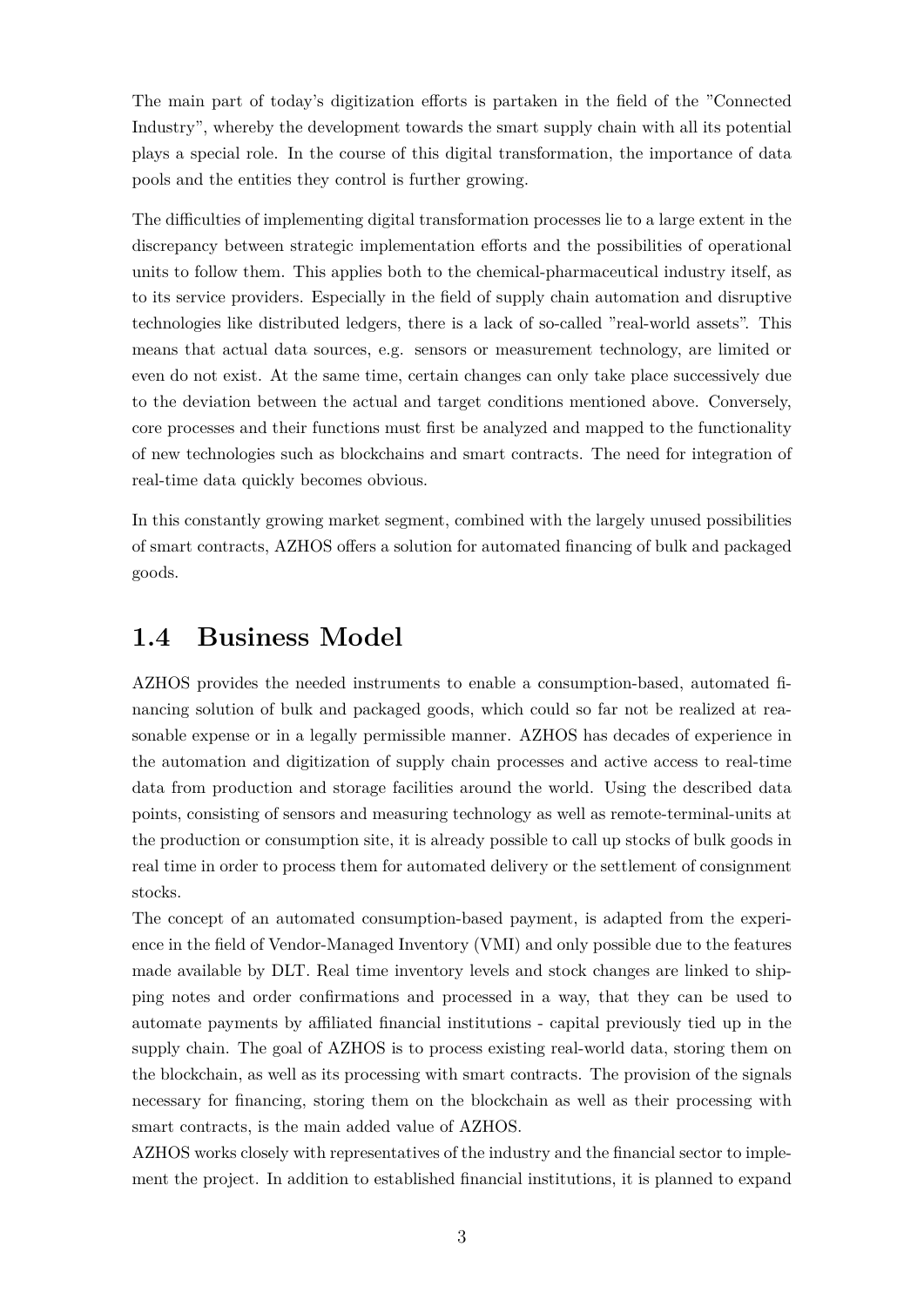the circle of financing providers to other institutional investors by creating a financial network.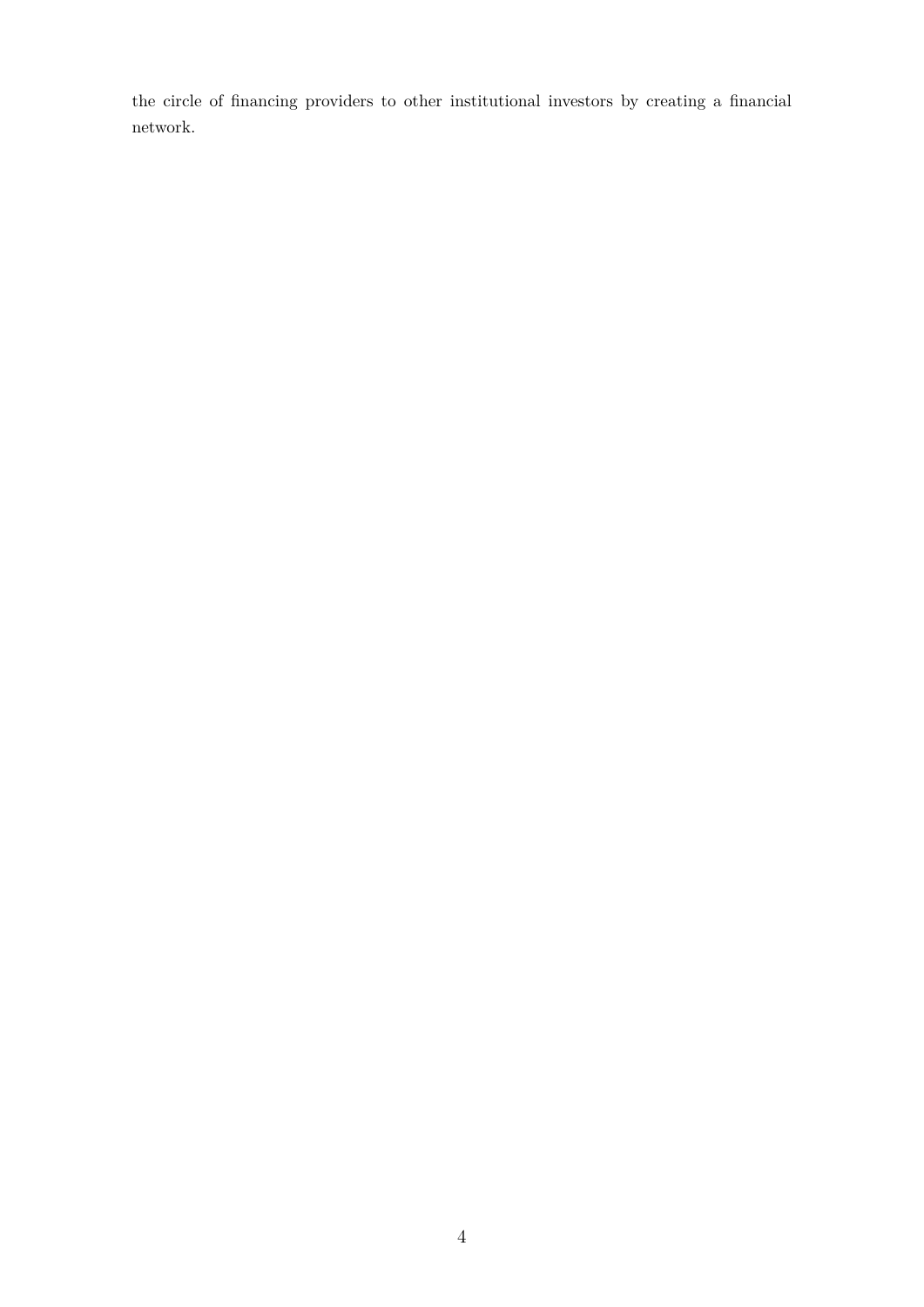## <span id="page-11-0"></span>**Chapter 2**

## **Recording of Inventory**

#### <span id="page-11-1"></span>**2.1 Capturing and Processing Inventory**

The AZHOS team has its origins in the digitization of supply chain processes and automation engineering, with a particular focus on vendor managed inventory, a concept in which the supplier takes over responsibility for the replenishment of the customer warehouse. In order for the producer to be able to fulfil its obligations, real time insight into the stocks at the customer's site is necessary. These insights are made available by service providers or customers via their own measurement technology, which corresponds to the requirements of the respective location, at worldwide deposits on the producer or customer site.

Unlike packaged goods, which can be counted and scanned with manageable effort, the quantification of bulk goods needs specific measurement technologies. Storage and filling levels of silos or tanks are individually captured by applying various methods according to the requirements at the respective location. The decision which technology to use is individualy determined by material, local peculiarities and environmental conditions.

For example, radar sensors, this class of sensors is used for bulk goods. Radar signals react to two basic electrical quantities: The electrical conductivity and dielectric property of a substance. Even very weakly conductive materials guarantee a sufficiently large signal reflection. Radar sensors measure distances continuously and contactlessly. The distance corresponds in reverse to the filling level. The measuring principle is that the sensor antenna emits the smallest radar signals as short pulses, which are reflected by the medium and received as radar echoes. The transit time of the reflected radar pulse is directly proportional to the distance travelled. If the container geometry is known, the exact filling level can be calculated. Accurate real-world data is necessary for supply chain automation and a valid data source for the supply chain financing of goods.

In the case of bulk goods, one of the most important prerequisites is the technically distinct documentation of the inventory levels. In addition to the mere acquisition of data, the conditions on site, individual logistic processes and a failure-proof data transmission are taken in account. Once the real time stock has been recorded and transferred, they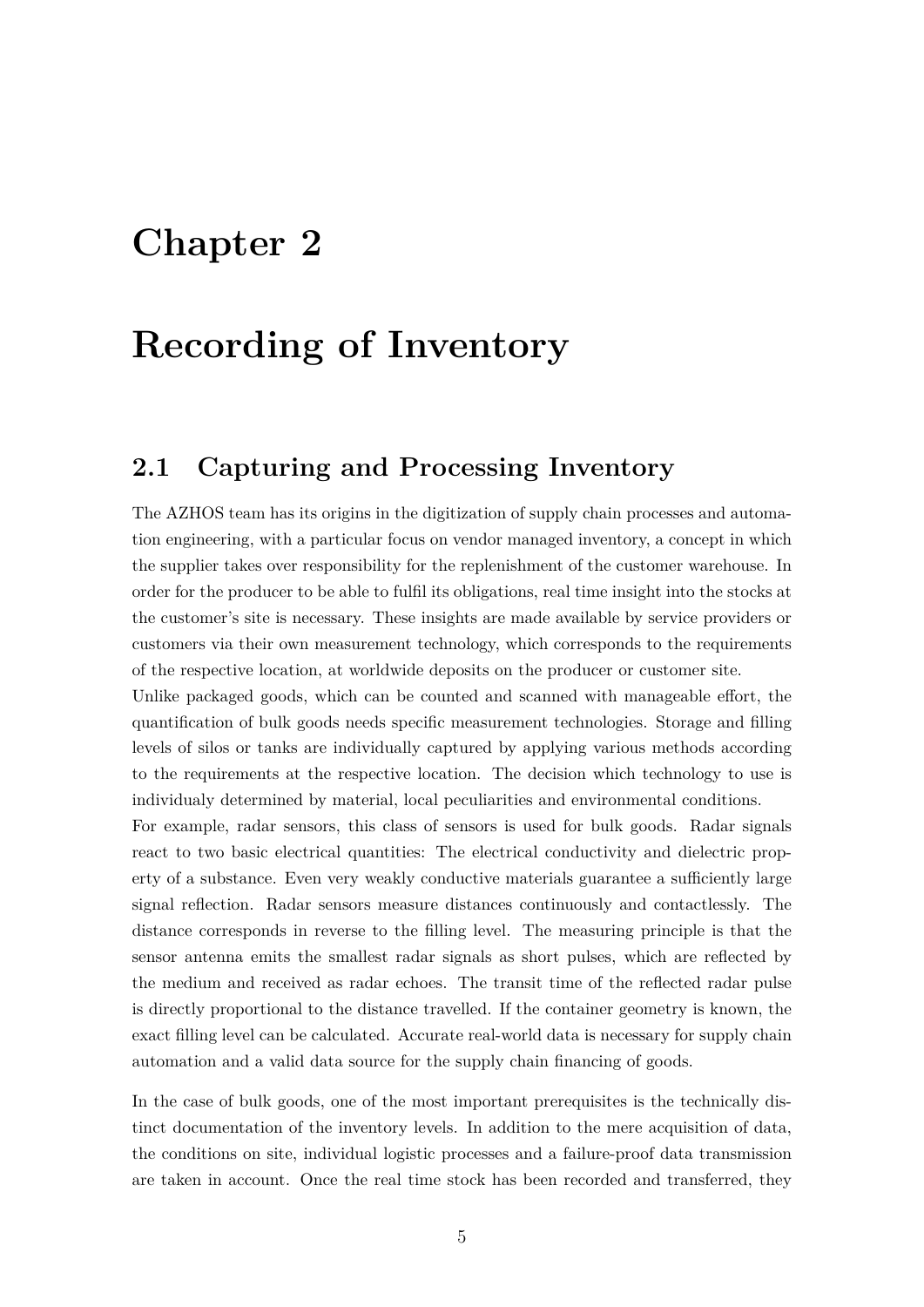are linked and visualized with the master data of the location (storage capacities, replenishment times, forecast data, etc.). Through a further integration (connection of the ERP systems of supplier and customer), an automated replenishment is already possible today and daily practice in the industry.

Furthermore, a link between determined inventories and existing shipping notes creates an exact verification (Proof-of-Inventory), which is stored on the blockchain and can be used for further processing.

<span id="page-12-1"></span>

**Figure 2.1** Classic signal flow

#### <span id="page-12-0"></span>**2.2 Vendor Managed Inventory**

To explain the VMI concept, the material- and the financial-flow must be considered separately. From a management-of-goods point of view, the products are created by the supplier and either transported to a consignment warehouse or directly to the customersite. In both cases it is equally possible for the customer to remove the goods from the warehouse in the event of current production requirements. Because the supplier effectively owns these assets until the goods are removed from the warehouse by the purchasing company and therefore also finances them, this results in a "cash flow/goods flow asymmetry": While the goods are available to the customer, he does not have to finance them as usual - the assets are not recorded in the customer's books and therefore do not tie up equity or borrowed capital. If the goods are not delivered directly to the incoming warehouse of the customer, but to a consignment warehouse, the service provider takes over the entire material flow management. This means, that detailed logistics knowledge is necessary and the corresponding logistics infrastructure (e.g. department stores, means of transport or warehouses) must be present. The service provider is remunerated for its services and a fee is due for material flow processing. As part of the VMI solution, the logistics service provider could assume an additional financing role in addition to the pure material flow management in the consignment warehouse. For this, the service provider usually requires the support of a financial institution.

The stocks of packaged goods can be determined by sales and parts lists from the ERP and sequentially transmitted to the producer via suitable software interfaces. Inventory from bulk goods, on the other hand, are considerably harder to gather. Therefore, as an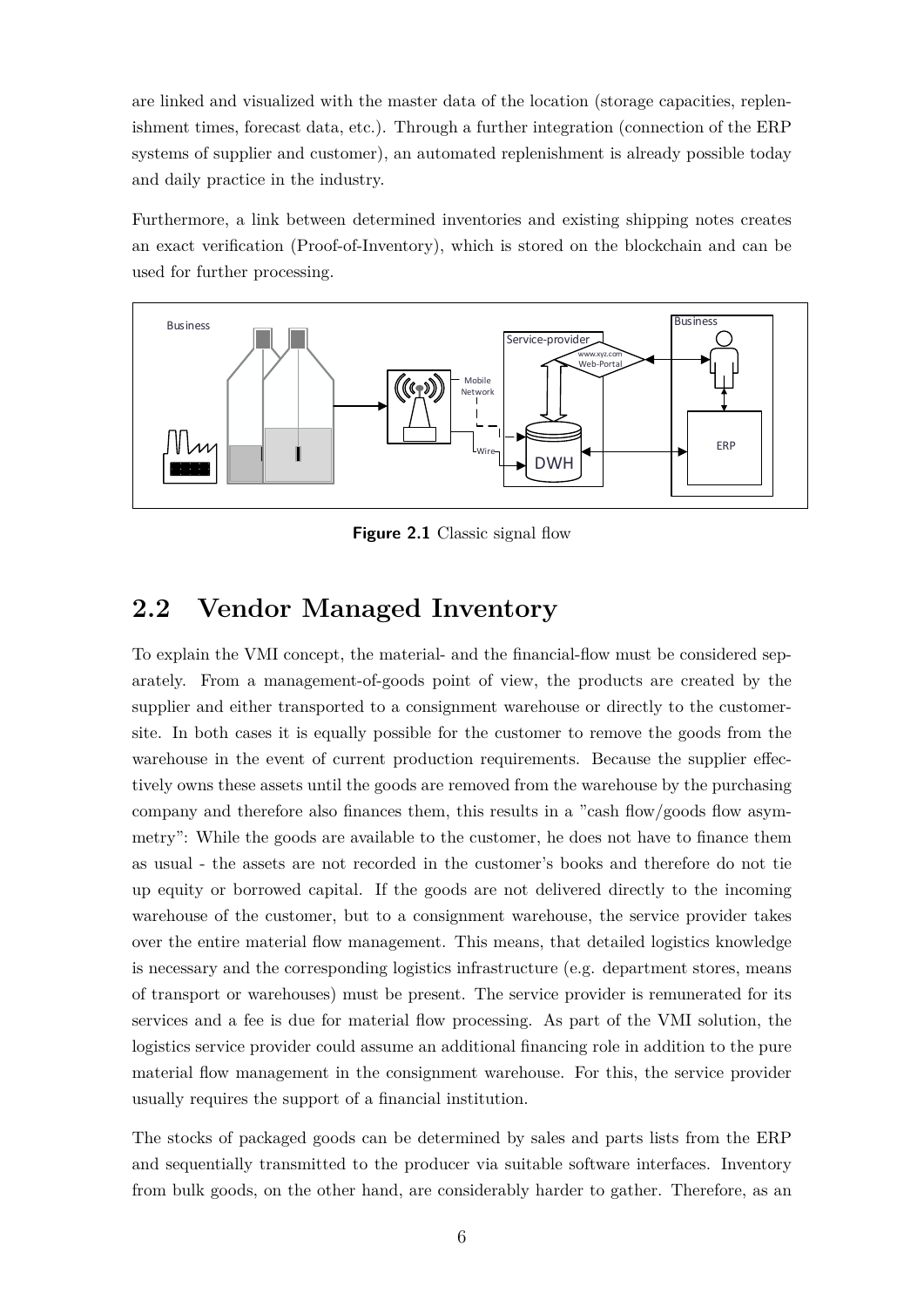additional prerequisite for the VMI of bulk goods, it is necessary to be able to view the stocks held at any time using sensors. Supplemented by the master data and conditions at the customer location, determined stock levels are then visualized for the users on the producer and customer site. In addition to inventories and infrastructure, further information can be obtained after processing, in house or through service providers, such as current orders, deliveries and expected arrival dates as well as consumption and order histories.

The shipping note confirmed by the customer with a time stamp and the corresponding inventory change is known as Proof-of-Delivery. The Shipping note contains data on the weight, quantity and condition of the transported goods and is used for comparison at the destination. The Proof-of-Inventory (PoI) validates the actual existence of the goods by measuring physical changes in stock at the storage location. The PoI, linked to the documentation on the deliveries, is the scaffolding for the consumption-based financing in the sense of AZHOS supply chain financing.

Determined real time inventories in combination with master data provide the foundation for process automation. This requires a connection to the client ERP-system. In addition to industry standards, numerous certified and auditable interfaces are used. Within the framework of automation, different approaches to solutions can be pursued. On the one hand, on an inventory basis and on the other hand, on the basis of planned or historical consumption forecast-data. An automatic purchase order, takes place when a predefined threshold value is reached. If necessary, several parallel orders are triggered in order to ensure that the customer is supplied with the required materials at all times. This enables the supplier to adjust his production planning individually and, for example, to plan customer consumption peaks in advance via his production forecast. The system automatically generates the necessary orders for the planning period. For this purpose, the forecast data is cyclically compared with the actual consumption and adjusted as required. The technology used is therefore fault-tolerant and flexible, even during unplanned production peaks.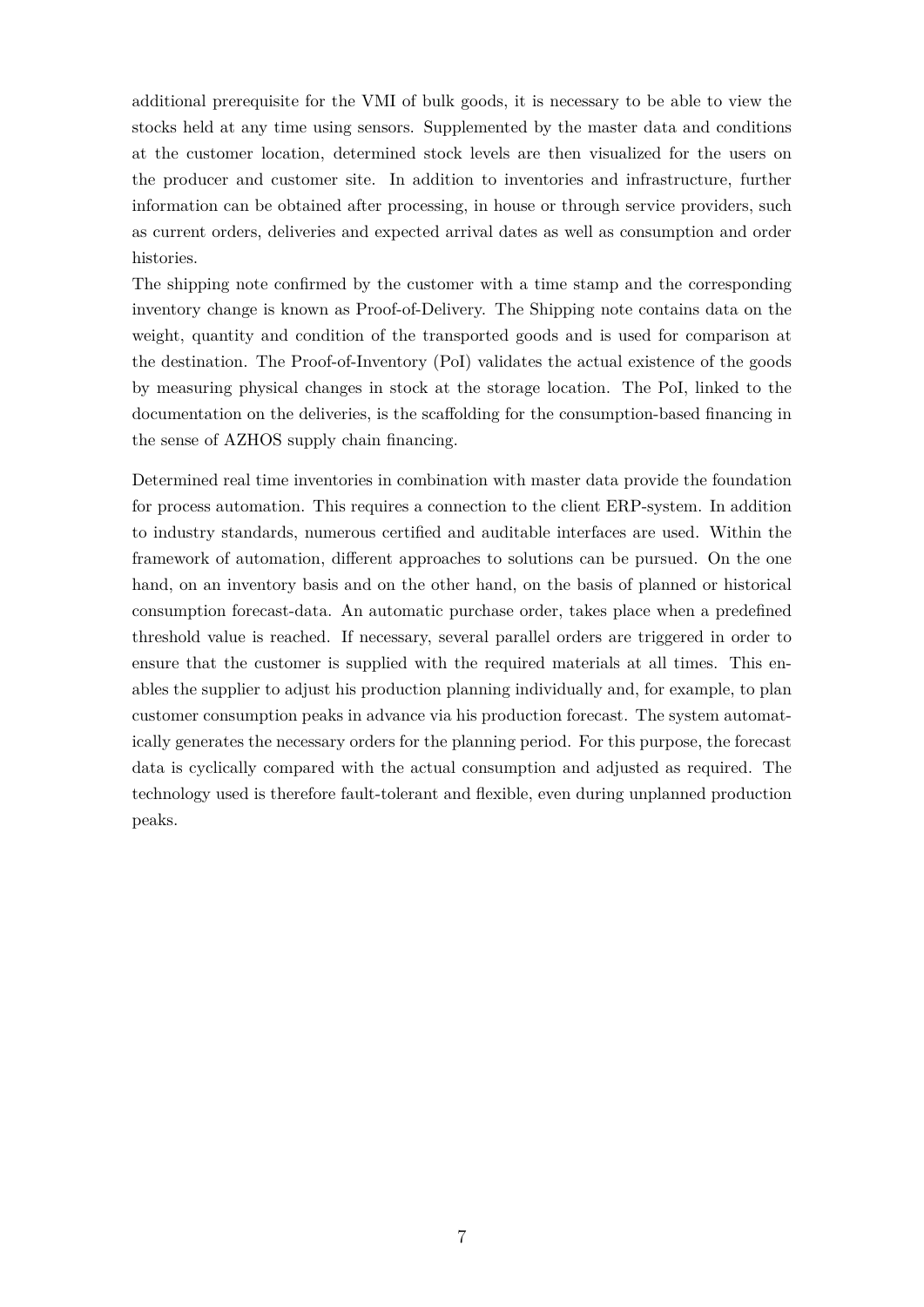#### <span id="page-14-0"></span>**2.3 Consignment Stock**

A further aproach is consignment stock, this describes a supplier's warehouse at the customer's location. It adds another component to the VMI concept. The supplier takes over the obligations of replenishment for a shared warehouse at a customer-location. The products remain the property of the supplier until they are removed from the consignment warehouse by the customer. The invoicing of consignment goods takes place at defined times, e.g. on a monthly basis.

To enable consignment settlement, the customer must supply the vendor with the actual withdrawal data. This can be done either manually or by integration of service providers via access to actual consumption data through measurement technologies described above. This ensures that the consignment warehouse is adequately supplied and that consignment accounts are drawn up at all times. The manual handling of consignment stocks leads to an increased need for coordination between the parties.

VMI procedures eliminate time consuming and expensive accounting procedures for consignments. Silos and warehouses are equipped with sensors, so that deliveries can be verified at any time by the supplier's shipping note and grant exact withdrawal-data from customers.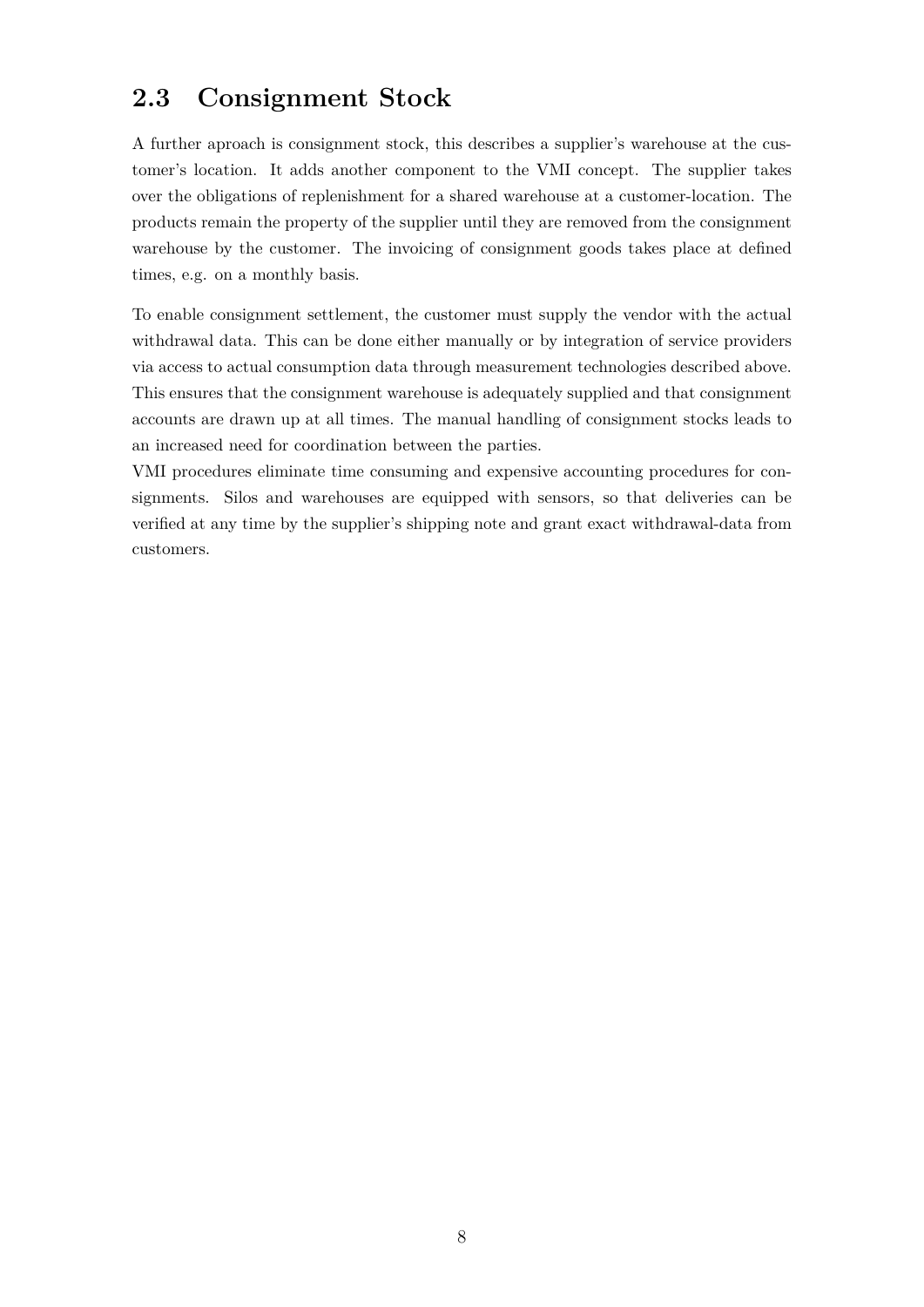## <span id="page-15-0"></span>**Chapter 3**

## **Supply Chain Finance**

#### <span id="page-15-1"></span>**3.1 Tied-up Capital**

In view of global markets and supply chains, companies that have benefited from high margins and competitive advantages over decades are facing growing cost pressure. Optimization of fixed and current assets and management of cash flows is therefore becoming increasingly important. One focus is on shortening the Cash Conversion Cycle (CCC) and thus releasing capital that was previously tied up in inventories or receivables. Another more comprehensive approach is the optimization of the order-to-cash process, which starts at the time the producer receives the order. Modular systems already allow an automated order management.

AZHOS reduces the amount of tied-up capital by allowing producers to receive instant payments upon fulfilment of certain criteria, such as the withdrawal of bulk goods from the consignment warehouse.

A so far customary advance payment of the producer, in the form of capital tied up in inventories or receivables, can be drastically reduced by the early flow of liquidity. The customer's terms of payment remain unaffected, so that he continues to benefit from his accustomed payment terms.

The design of the financing - payment of the supplier's claim by the financier and later repayment to the financier by the customer - represents a mere asset swap from a supplier´s viewpoint and thus does not burden the equity ratio, as beeing the case with interim financing by credit.

#### <span id="page-15-2"></span>**3.2 Automated Supply Chain Finance**

Goods movements and production processes between companies are initially untransparent for external financial service providers and thus create high administrative costs, when financing goods.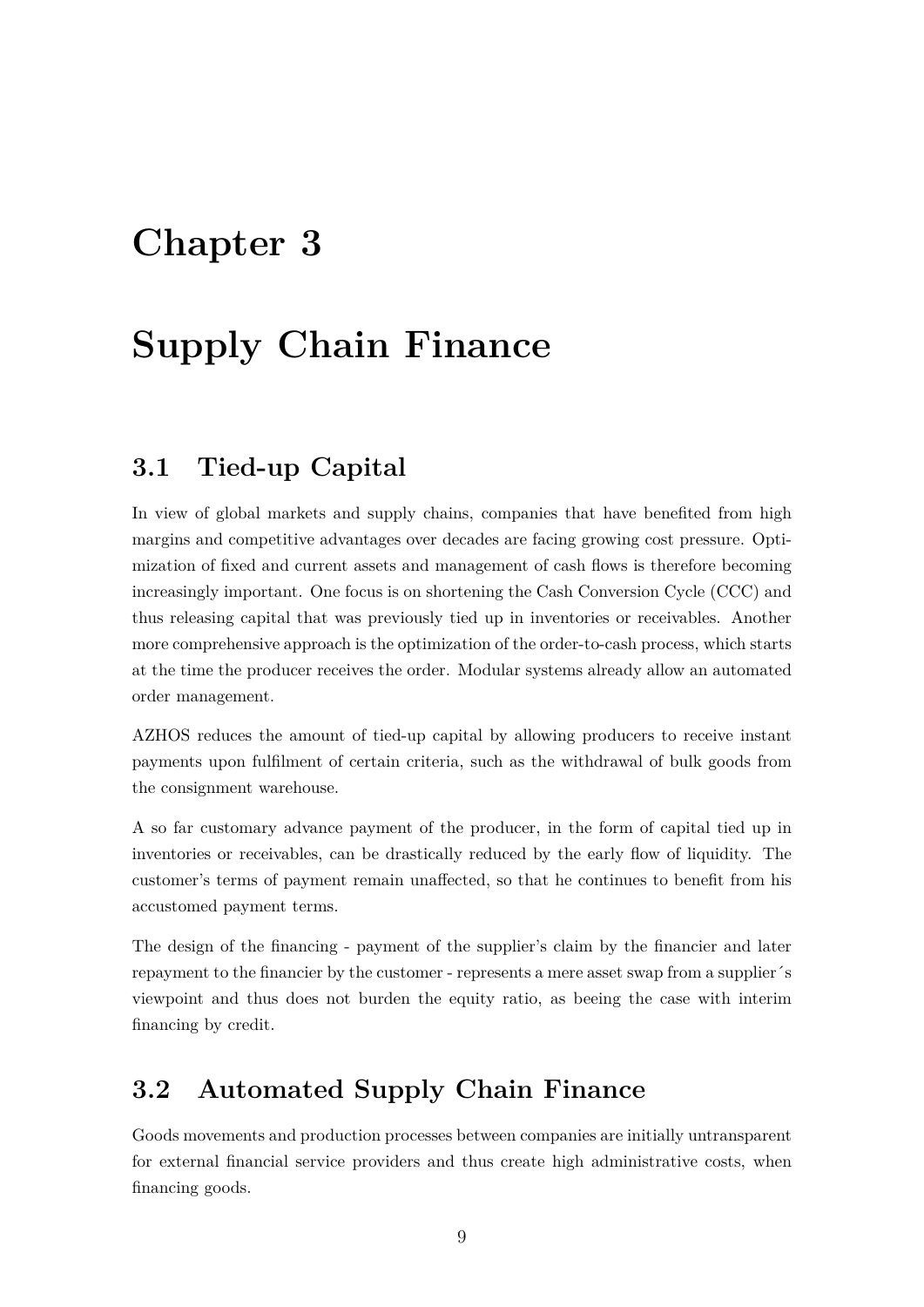As far as the quantification of packaged goods is accomplishable with sufficient effort, the quantification of bulk goods requires complex equipment at storage locations. Today, the majority of the major chemical companies in the world are connected via existing infrastructure.

So far, the data collection described above has primarily been used to streamline ordering and delivery processes and to ensure sufficient production stocks.

Azhos enables the integration of automated financing processes by linking data already used in logistic processes and storing it on the blockchain for further processing. This enrichment of supply chain data automation enables cost savings due to simplified processes and releases capital previously tied up in working-assets. In other respects, it enables transaction-related valuations of risk-weighted assets that previously could not be carried out at reasonable expense for bulk goods.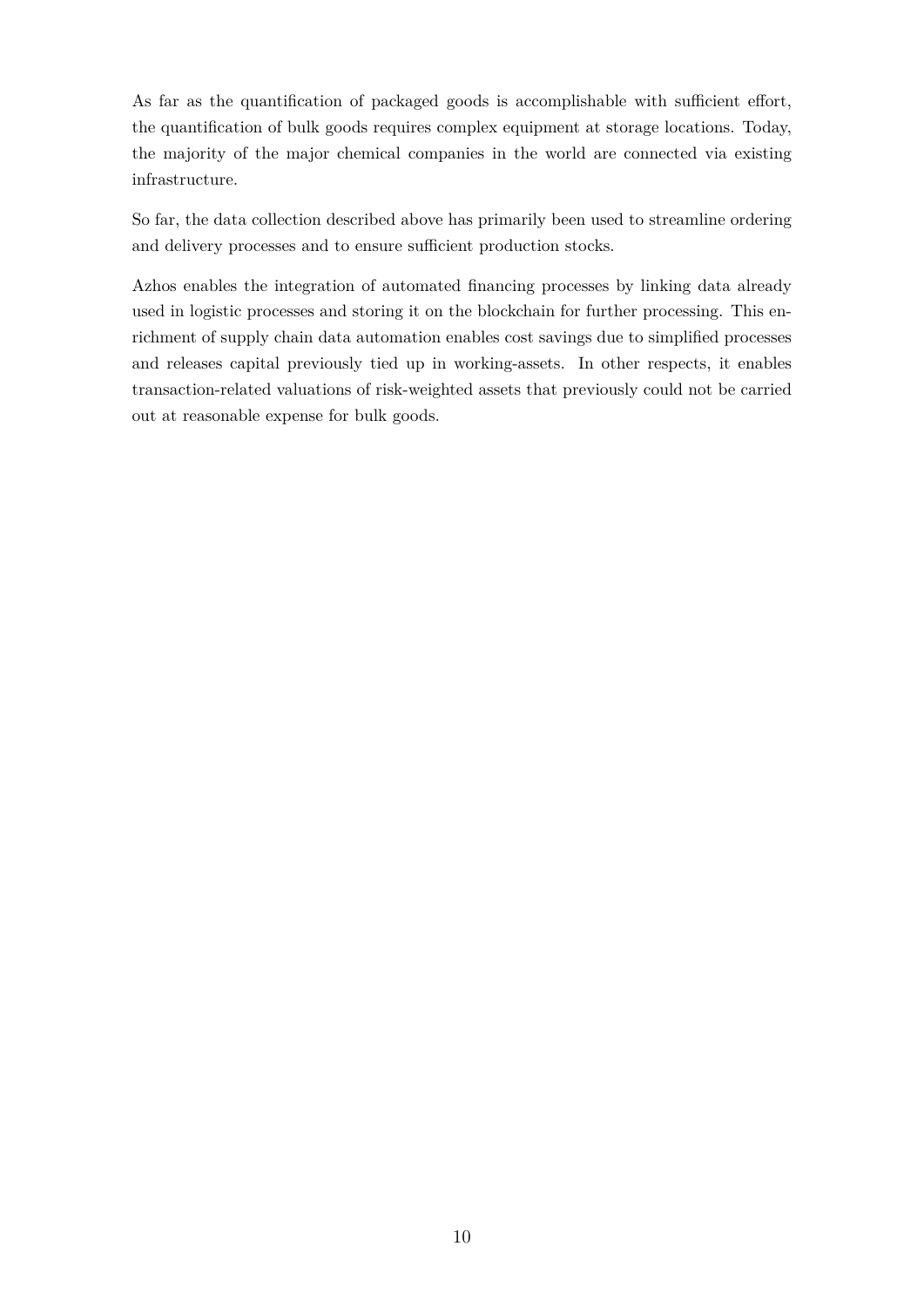## <span id="page-17-0"></span>**Chapter 4**

## **Utilizing Blockchain**

#### <span id="page-17-1"></span>**4.1 Process Flow**

By using modern sensor technology and storing the data on a blockchain at a certain point of time, AZHOS enables later validation of the physical existence of bulk goods. AZHOS creates an information and financing network between suppliers, customers, banks and financial institutions. The financing of bulk goods has so far not been possible due to legal restrictions and the actual processing modalities of thousands of deliveries per day. In the same way as automated, demand-driven shipments are executed, AZHOS provides an automated, consumption-based financing. An example-case of Supply-Chain Finance over AZHOS is described below:

| Abbreviation | Meaning:                 |
|--------------|--------------------------|
| OC           | Order Create             |
|              | Order                    |
| ОR           | Order Response           |
| <b>SN</b>    | Ship Notice              |
| A-SN         | Advanced - Ship Notice   |
| $SC-F$       | Supply Chain - Financing |
| T-EM         | Tokenized e-money        |
| DR.          | Delivery Receipt         |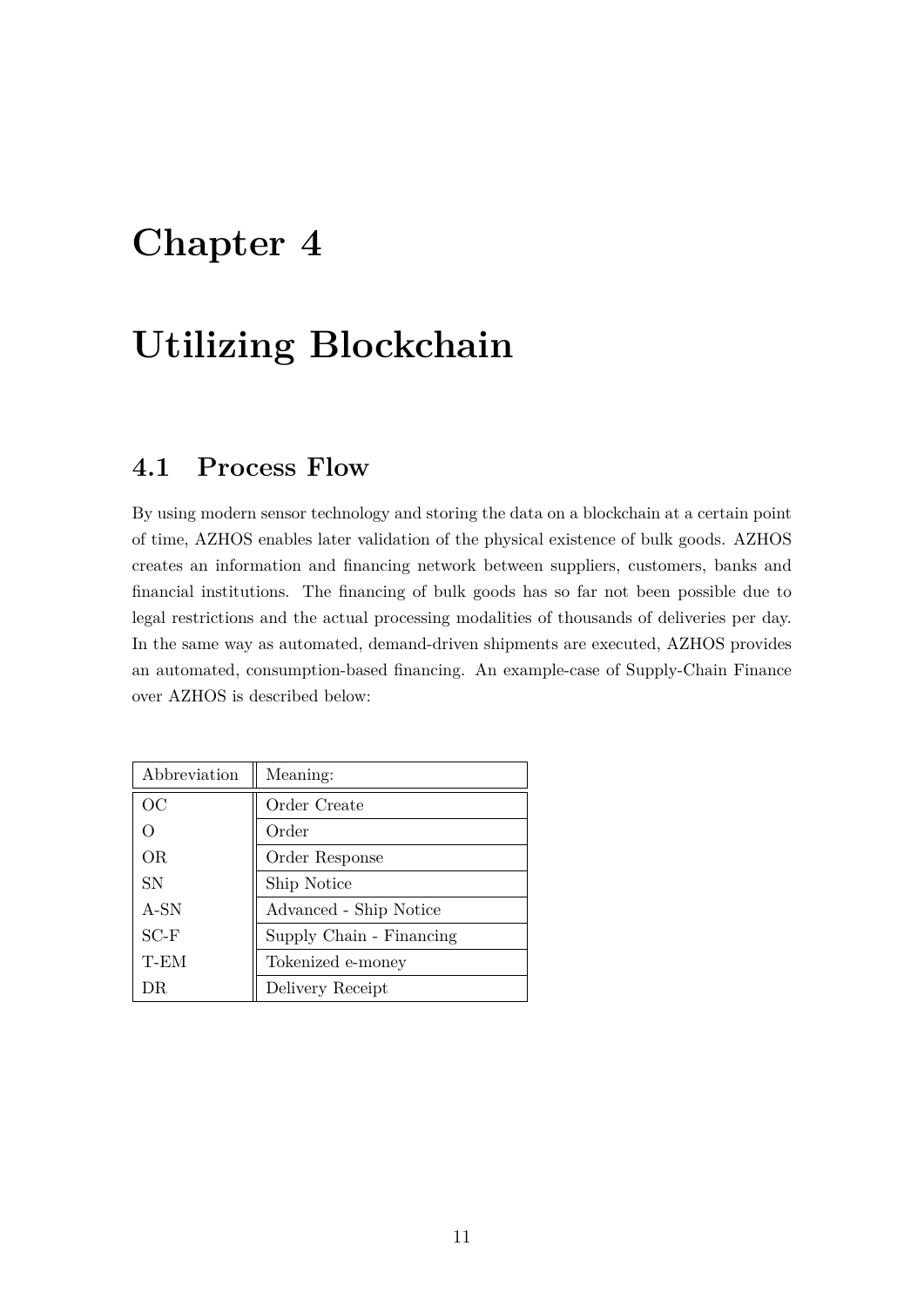<span id="page-18-0"></span>1. Measuring points at the customer's location independently record filling and stock levels of the monitored storage locations at previously defined time intervals.



**Figure 4.1** Update Stock

- 2. In case of the determination of a need for goods, an order is proposed to the customer ERP (Order Create; OC).
- 3. If the proposal is accepted, an Order Create is then transferred to the supplier-ERP to trigger a corresponding delivery.
- 4. The supplier ERP-system confirms the incoming Order Create (OC) and makes an Order Response (OR).
- <span id="page-18-1"></span>5. After the Order Response, a Shipment Notice with the planned Shipment time (SN-planned) is issued to AZHOS.



**Figure 4.2** Order Process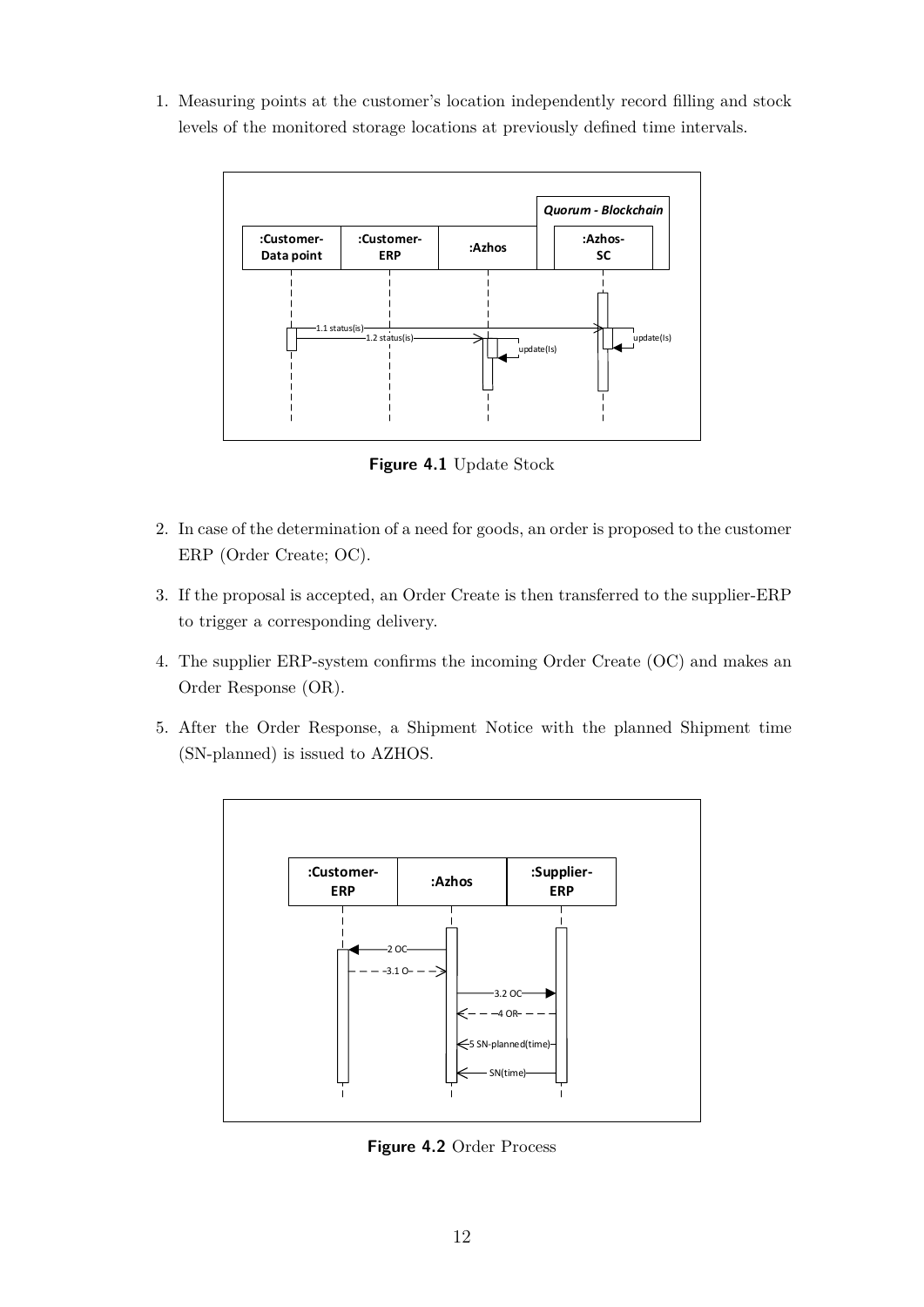- 6. The Shipment Notice (SN) is enriched with additional data and forwarded as an Advanced Shipping Notice (A-SN) to the customer.
- 7. Upon receipt of the Shipping Notice (SN) in the AZHOS system, the financing process is triggered in the AZHOS Smart Contract (SC). The AZHOS SC informs the SC of the corresponding financial institution, that the financing can now be carried out (start SC-F).
- 8. The financial institution transfers the tokenized e-money to the supplier. (T-EM payment).

<span id="page-19-0"></span>

**Figure 4.3** SCF Process Sequence

- 9. Even before the Delivery Receipt (DR) has been recorded by the customer, the sensor can be used to determine the stock level in the monitored object.
- 10. As soon as the Delivery Receipt (DR) arrives at AZHOS, it is linked to the previous determined inventory change and communicated to the corresponding Smart Contract.
- 11. The Smart Contract combines Delivery Note, Delivery Time and scope of delivery to create the Proof-of-Inventory.
- 12. The Proof-of-Inventory is stored in the Smart Contract of the financial institution and the financing can be carried out.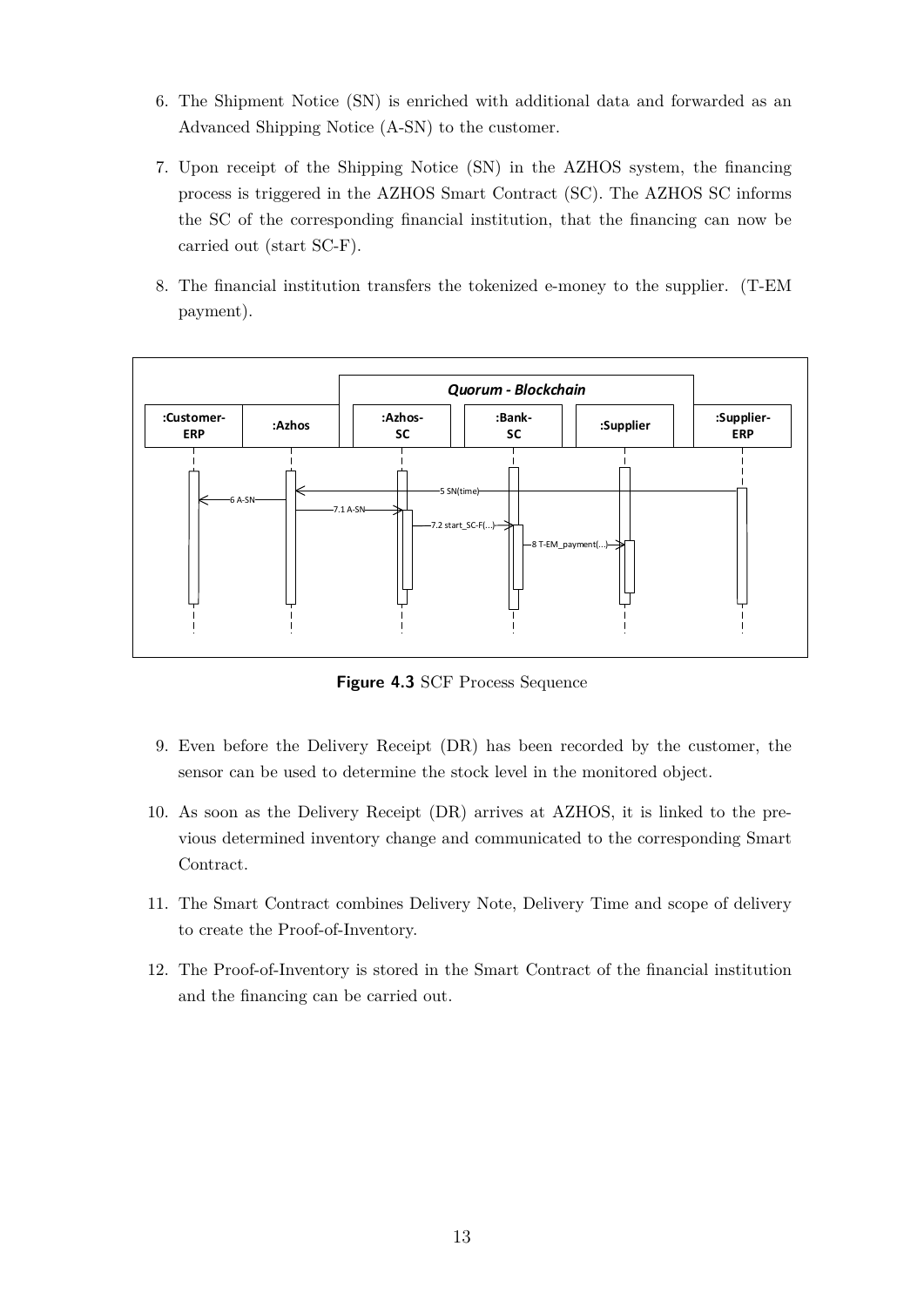<span id="page-20-0"></span>

**Figure 4.4** PoI Process

- 13. The customer pays the outstanding amount to the financial institution after the usual due date. The customer also uses tokenized e-money for this purpose or pays directly with fiat money.
- 14. The Smart Contract of the financial institution passes the financing-fee on to the supplier (Request\_fee).
- 15. The financial institution then settles the transaction fee with AZHOS (fee\_share).

<span id="page-20-1"></span>

**Figure 4.5** Tokenized E-money Repayment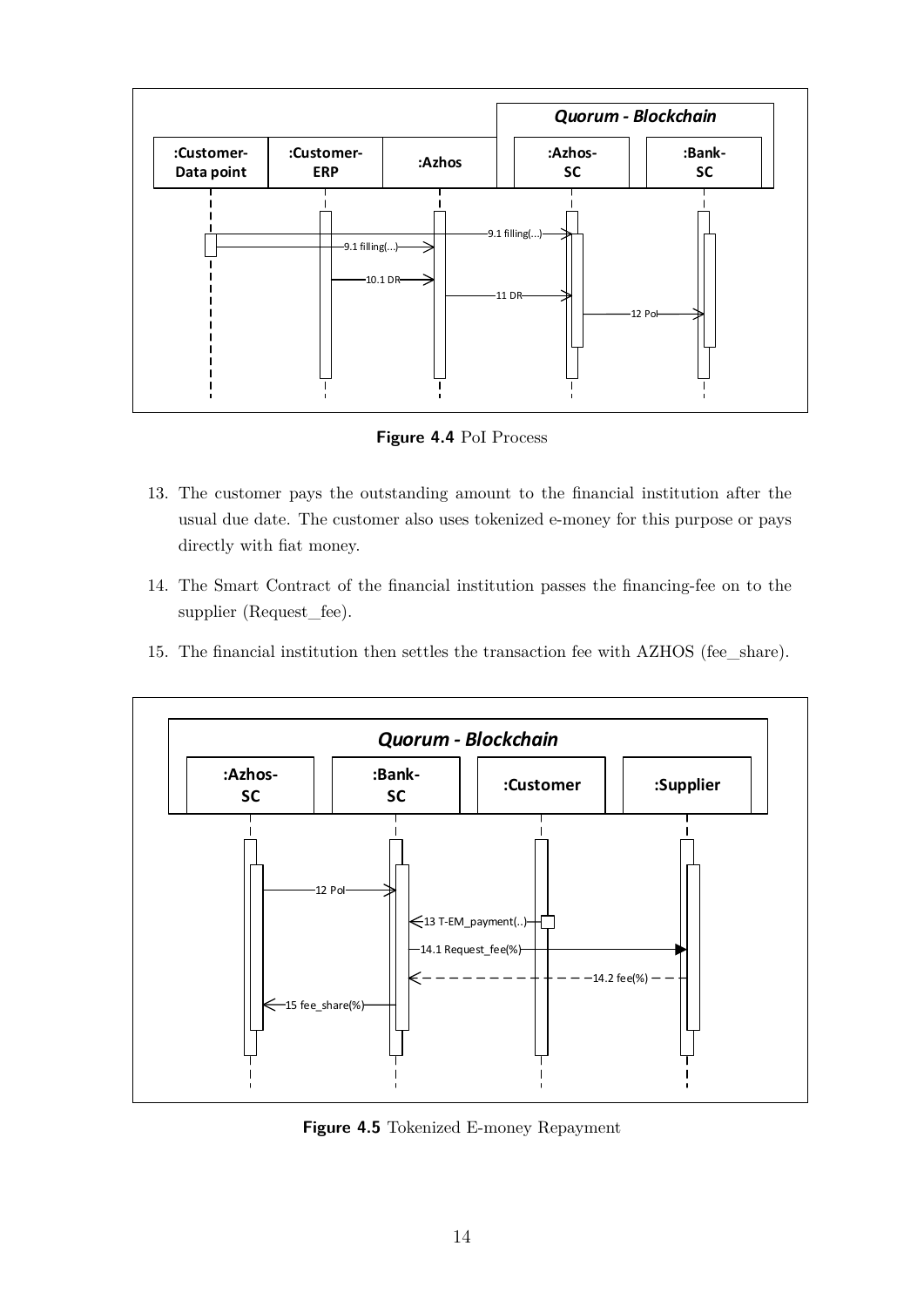### <span id="page-21-0"></span>**4.2 Tokenization Process**

Financial institutions guarantee the value of tokenized e-money, representing the value of a corresponding fiat currency.

To get tokenized e-money, users make an apparently normal transfer to a target account. The fiat money is being transferred to a omnibus account in the background, which is being managed by a tokenizer entity. The entity then issues an equivalent amount of tokens for it. The tokens are managed via a Smart Contract.

Integrated Smart Contracts can interact with other Smart Contracts. On one hand, tokens can be transferred with the basic mechanisms of the blockchain and on the other hand, complex logic can be implemented that handles payment processes between two or more parties, e.g. multi-signature wallets or other capital market instruments.

If the user requests a token payout, he can do this directly and without detours via a Smart Contract call. The entity burns the tokens and releases the fiat money to the specified account.

A regulated institution is required for the tokenization process. The basic requirement is an Electronic-Money-Entity license (EME), or a banking license.

<span id="page-21-1"></span>

**Figure 4.6** Process of Tokenization

Programmable properties of the tokens are, for example, an overdraft credit function or fiduciary function that sends the held token back to the sender or onward to the recipient when certain conditions occur (expired timeout or transaction execution of a releaser address).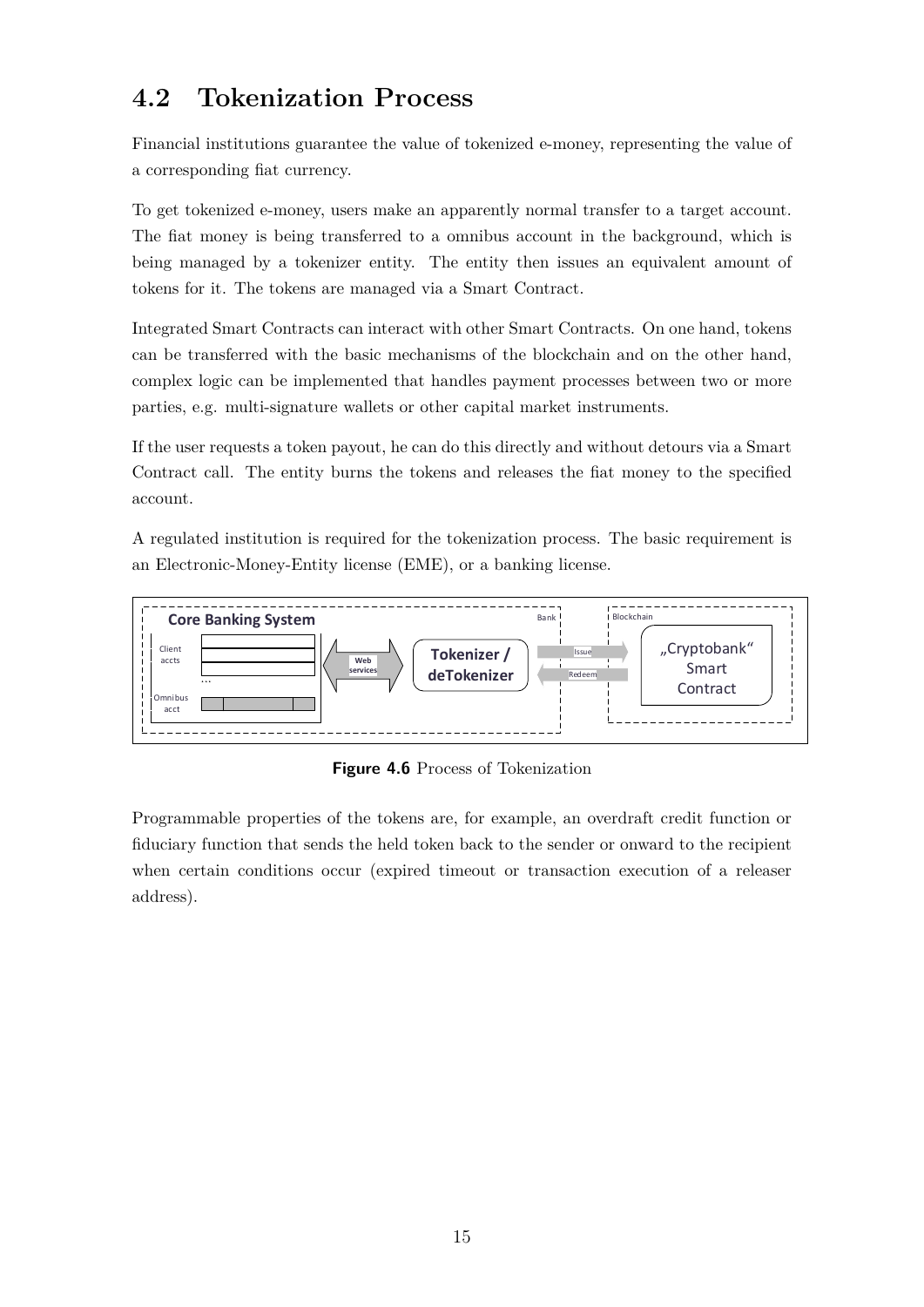### <span id="page-22-0"></span>**4.3 Private Blockchain**

AZHOS utilizes the Quorum Blockchain, which is developed under the patronage of JP-Morgan. This enterprise-oriented version of Ethereum offers an enterprise-ready distributed ledger and smart contract platform, ideal for any application requiring high speed and high throughput processing of private transactions within a permissioned group of known participants. It addresses specific challenges to blockchain technology adoption within the financial industry and beyond. It is also designed to develop and evolve alongside Ethereum, as it only has a minimum of changes to Ethereum's core. Therefore, Quorum is able to incorporate the majority of Ethereum updates quickly and seamlessly.



**Figure 4.7** Azhos Quorum Blockchain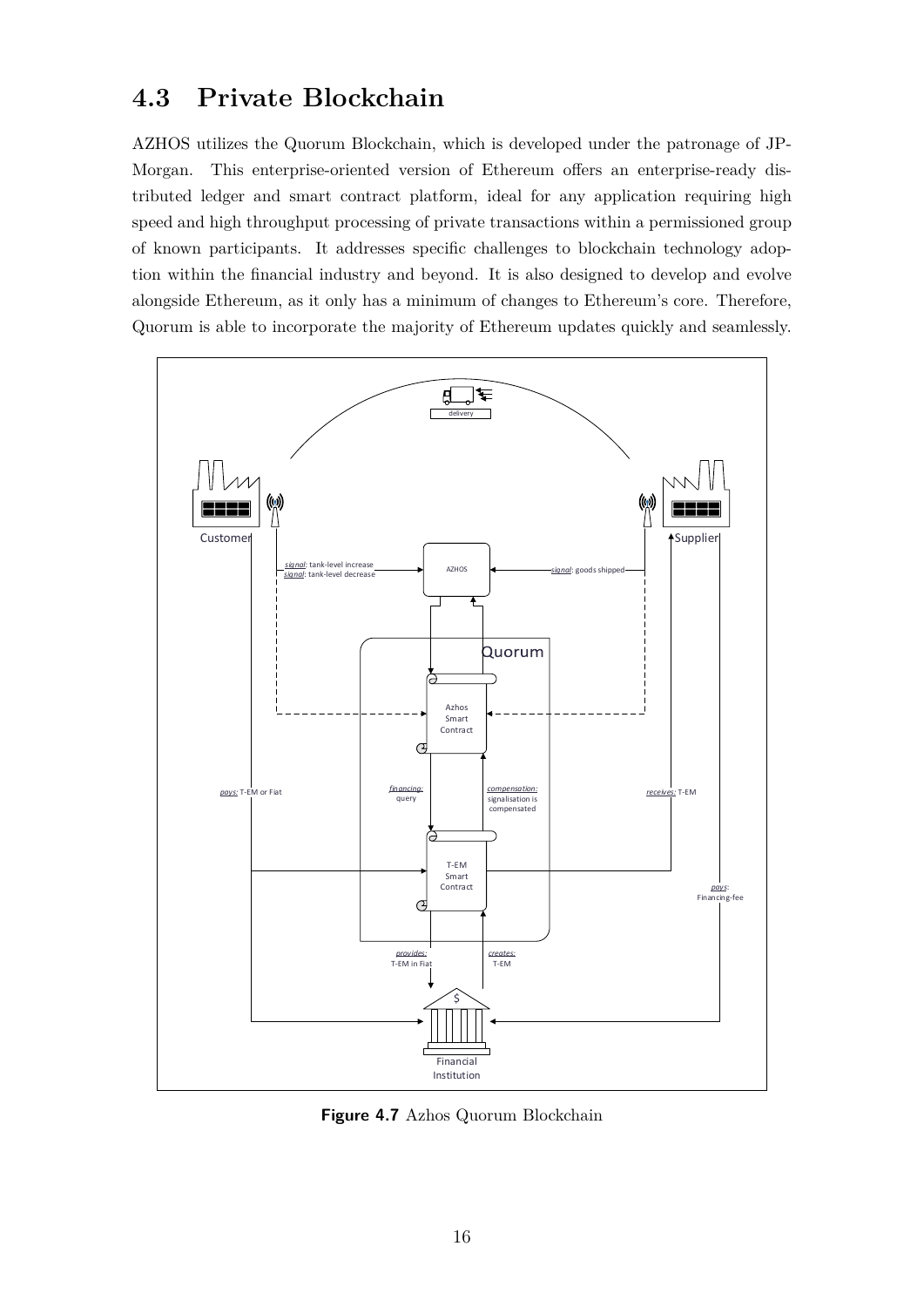## <span id="page-23-0"></span>**Chapter 5**

## **AOS Security Token**

#### <span id="page-23-1"></span>**5.1 Token Features & Characteristics**

As part of a Security Token Offering (STO), AZHOS emits the AOS token. The emission of the AOS token is planned for the first quarter of 2019. The subscription period is spread over several rounds over a period of three (3) months. A subsequent issue of further tokens by AZHOS is not intended. The execution of a later Initial Public Offering (IPO) is not excluded, whereby the rights of the AOS Token Holder are not affected.

The revenue raised during the token offering will be used to build the infrastructure, develop the financing platform, acquire the necessary licenses and approvals and establish AZHOS as the independent supply chain finance enabler for the chemical industry. A part of the revenues from the STO will be reserved for the financing activities of AZHOS.

The AOS token has both security- and utility-token characteristics, which are explained in more detail below.

#### **Security Characteristics**

The AOS tokens include the right to participate in the successful development and implementation of the AZHOS business model in the form of a dividend in accordance with the terms of the prospectus in the form of a profit participation right with a term of 30 years from the initial issue of the token ("Participation Payment"). AZHOS will let the AOS Token Holder participate proportionately in the annual profit after tax and any profit reserves. A loss participation obligatory for a profit participation right is excluded as far as legally permitted. Participation payments to AOS Token Holder are made via a Smart Contract in Ether (ETH) and can be retrieved by the AOS Token Holder. Payment claims of the AOS Token Holder are subject to the ordinary limitation periods.

The distribution to the AOS Token Holder is subject to the following staggering:

1. Until the AOS Token Holder's investment in the STO is amortized, AZHOS dis-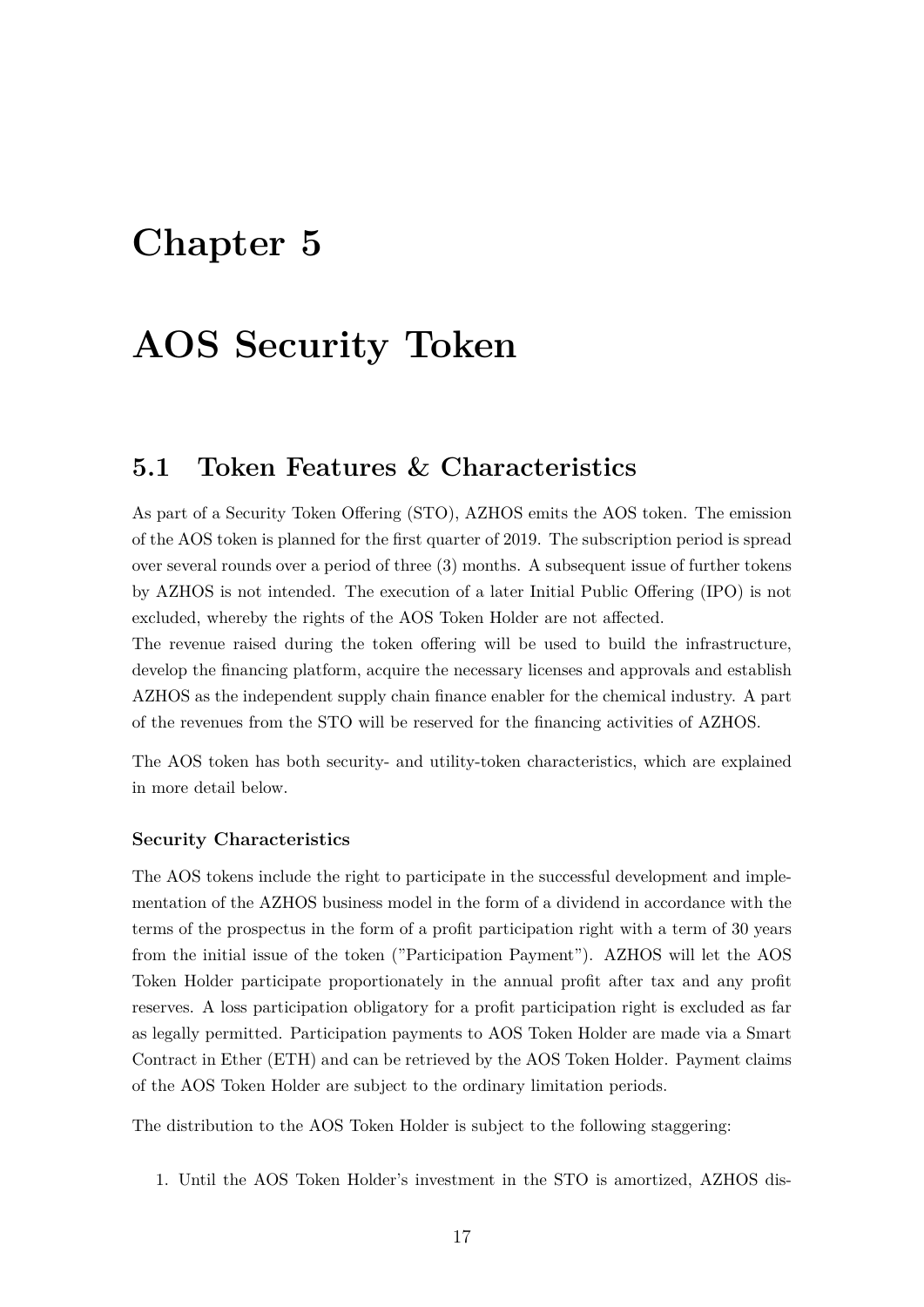tributes an annual profit share (profit after tax and any profit reserves) of 51% to the AOS Token Holder. Revenues from the Security Token Offering are not included in the calculation of the annual profit. If the distributable profits of AZHOS during the term are not sufficient to achieve full amortization, repayment at the end of term is excluded.

- 2. After amortization of the investment, AZHOS will pay to the AOS Token Holder a 25% share of profits (profit after tax and any profit reserves) in the following three (3) years and 15% in the years four (4) to six (6) after full amortization.
- 3. The General Meeting shall decide on the distribution of profits from the seventh (7) year after amortisation of the AOS Token Holders investment in the STO. When deciding on the amount of payouts from the seventh year after amortisation, the Annual General Meeting will take into account factors such as the value retention of the AOS token and an appropriate ratio to any dividend payments to shareholders. In addition, the Annual General Meeting should take into account the payment to the token holders in the previous years and the general business development of AZHOS.

The Issuer has no other liabilities to AOS Token Holders. In particular, AOS Token Holder have no claims against the Issuer for ongoing payments, repayments or redemption of AOS Token other than those described above. AOS Token Holders do not have any claims against AZHOS, with the exception of the claim to participation in the defined annual result.

To date, there is no uniform standard for a Security Token structure and it appears that several standards and configurations will be used in the future, depending on the token purpose, the jurisdiction and its legal framework for securities. One of the features almost all of the emerging security token standards have in common, is the support for the ERC-20 standard and the inheritance of its token transfer methods *transfer()* and *transferFrom()*, where both methods are being overridden with an additional check to determine whether or not a transfer should be allowed to proceed. Azhos will also implement this feature and thus the token will only be transferable between KYCed participants.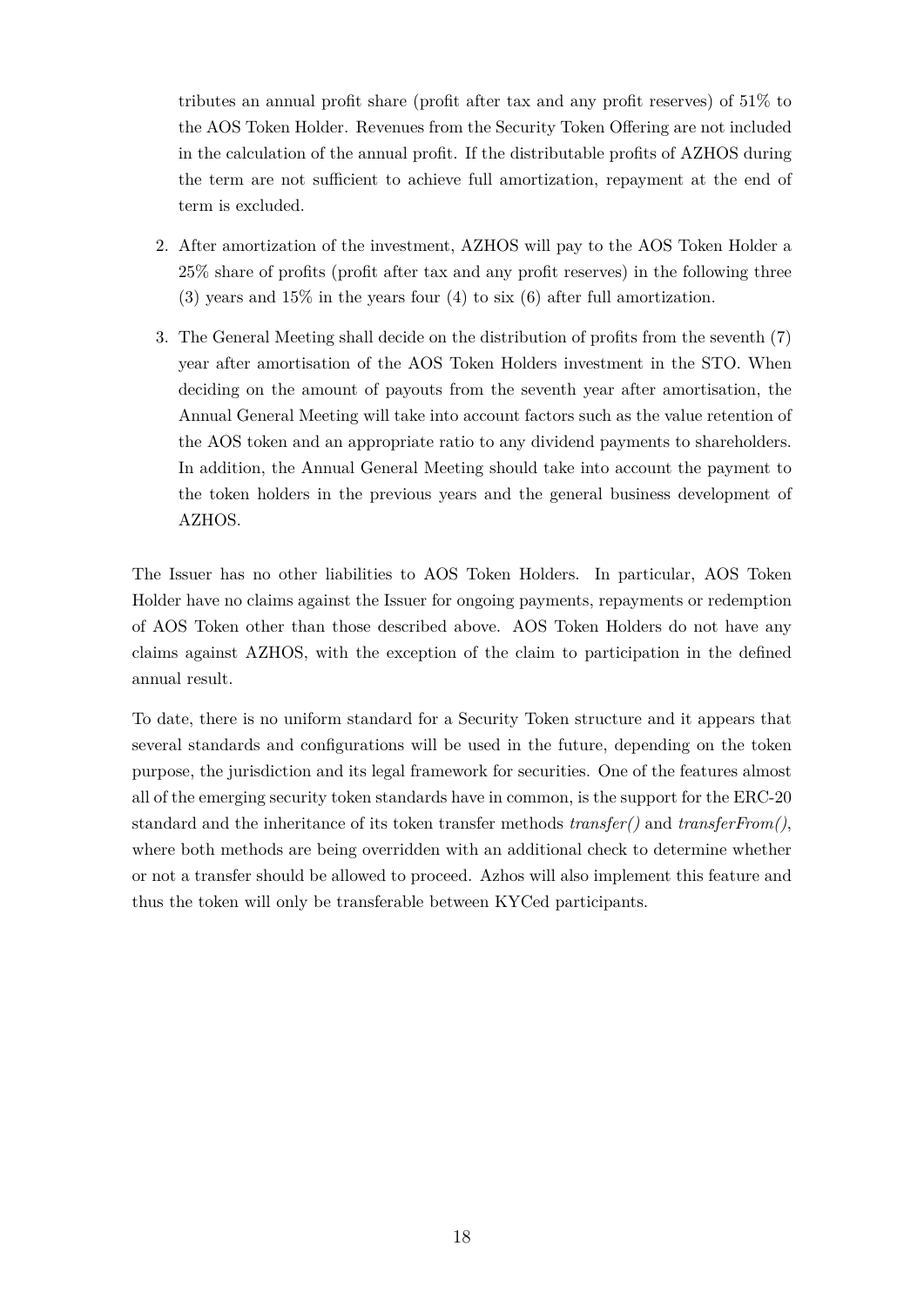

**Figure 5.1** Azhos Token Reward

#### **Utility Features**

By making deposits and holding the tokens, token holders contribute to a positive price development of the AOS token. The AOS token offers the investors additional utility functions to take account for its trust. Concerning the utility characteristic, there could be two options for the token holders:

- 1. Tokenholders are accredited investors. They can invest with fiat money, whereby the AOS tokens are used as an access to the financing platform. A deposit of AOS Token is used as a multiplier for the fiat money investment. E.g. 1 AOS token with an initial value of 0,20 EUR allows the holder to invest 10 times as much fiat money as the initial value
	- $(1 \text{ AOS } x \cdot 0.2 \times 10 = 2 \text{ EUR}).$
- 2. Token holders can use AOS token itself as a kind of financing resource. In this case AZHOS takes over the financing process and AOS tokens are locked, providing an additional security for the financing process. By using the Token as a deposit, holders do also participate in the shipments revenue.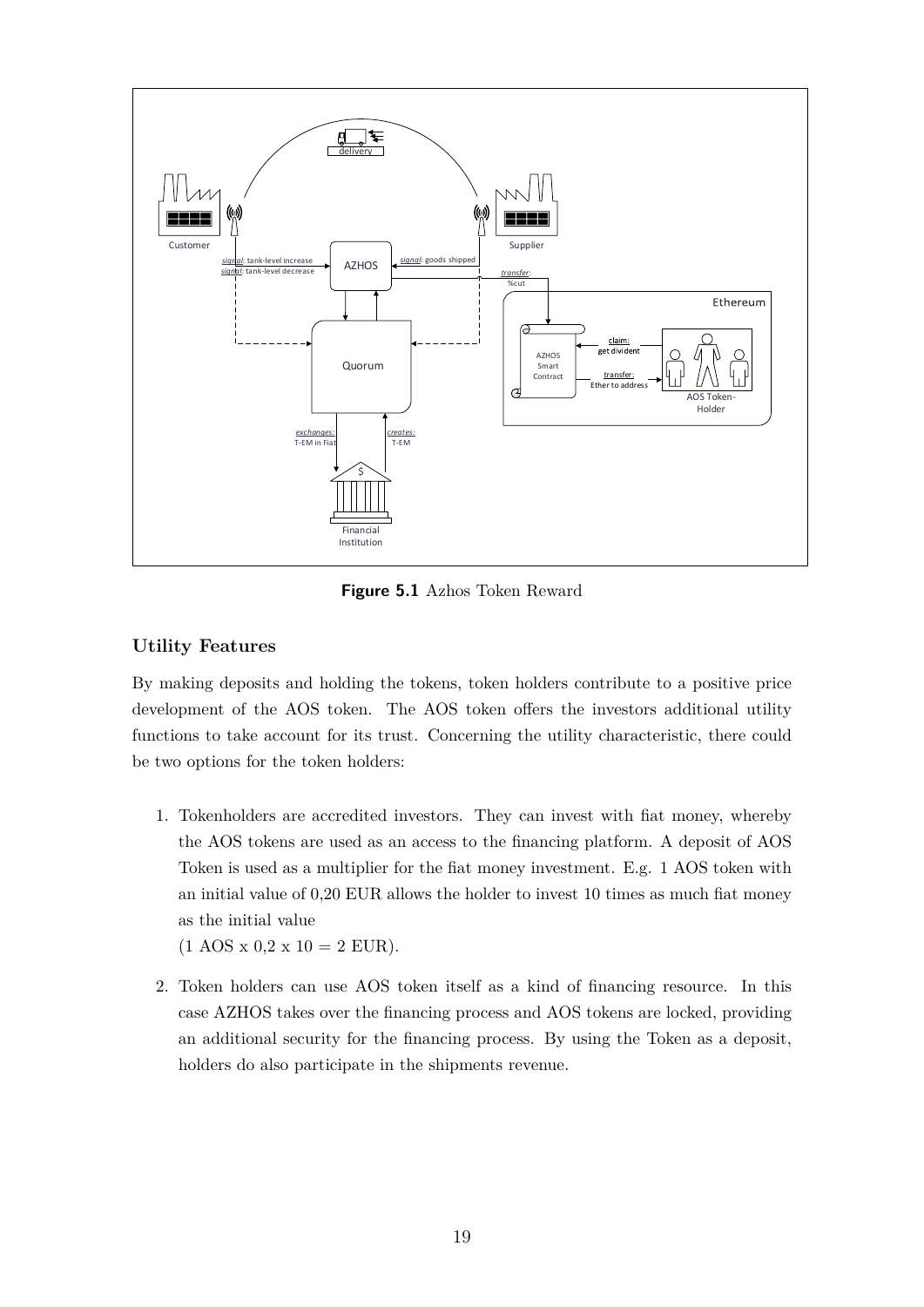## **5.2 Token Economics**

AZHOS will generate a total of 900.000.000 AOS Tokens. During the STO, 81,6667% of all AOS tokens are issued, i.e. 735.000.000 AOS. 18,3333% of the tokens will be retained for allocation to team, industry partners and early supporters. Other tokens are burned to increase the value of each AOS, as the profit sharing per token increases equivalently. The accepted currencies will be CHF, ETH, EUR and USD.

| <b>Item</b>              | AOS Tokens  |
|--------------------------|-------------|
| Output during STO        | 735.000.000 |
| 1st Round 50% Discount   | 100.000.000 |
| 2nd Round 30% Discount   | 150.000.000 |
| 3rd Round before closing | 485.000.000 |
| Advisors                 | 75.000.000  |
| Team                     | 90.000.000  |
| <b>Total</b>             | 900.000.000 |

**Token distribution:**

**Token Prices:**

| <b>Item</b>               | Price in EUR |
|---------------------------|--------------|
| Price AOS Token 1st Round | 0.10         |
| Price AOS Token 2st Round | 0.14         |
| Price AOS Token 3st Round | 0.20         |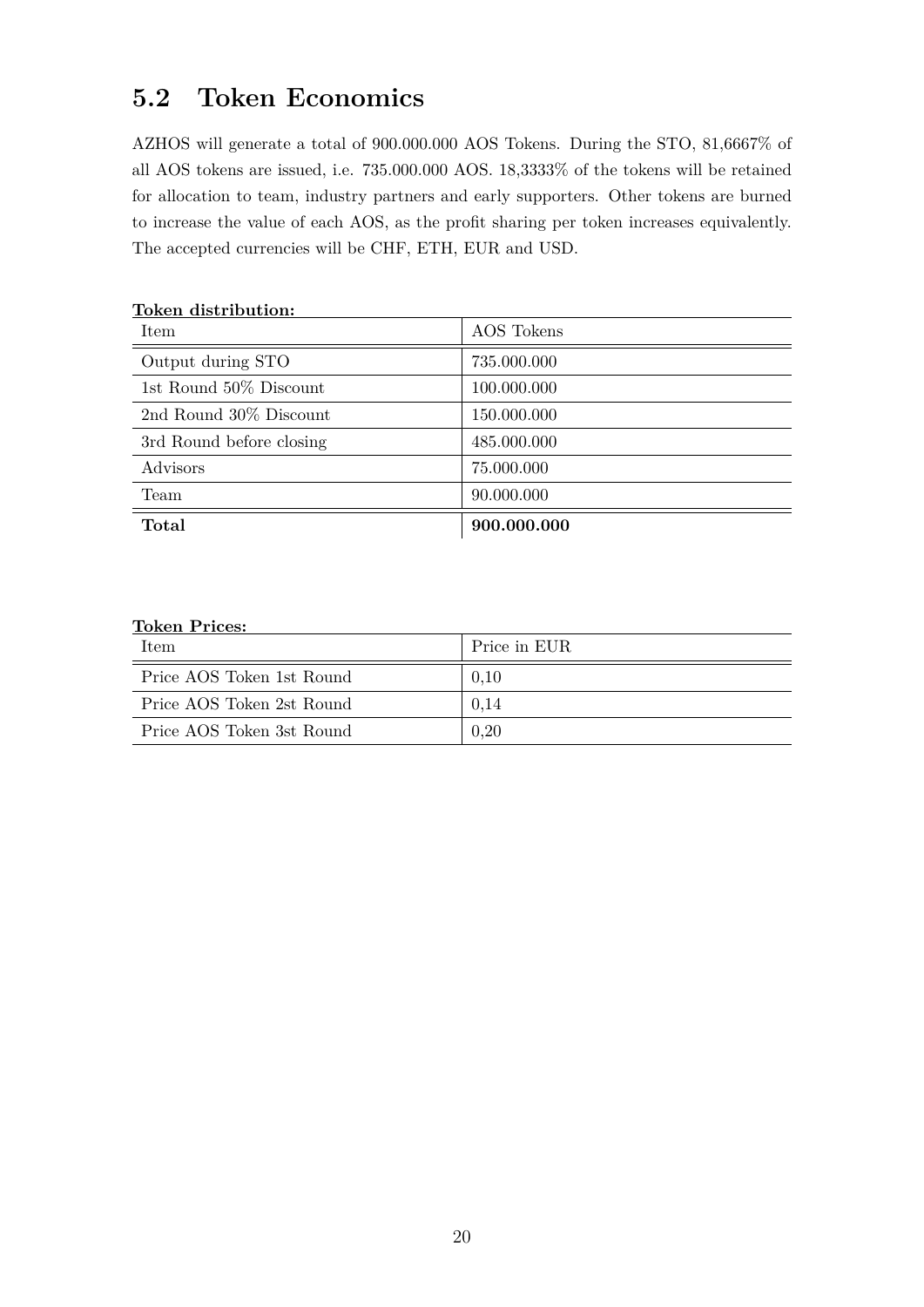## **Bibliography**

- [ACC, 2017] ACC (2017). 2017 elements of the business of chemistry. *americanchemistry.com*.
- [Bank for International Settlement, 2017] Bank for International Settlement (2017). Basel iii. In *Basel Committee on Banking Supervision, Basel III: Finalising post-crisis reforms*.
- [Dictionary, 2018] Dictionary, B. (2018). Bulk cargo | meaning in the cambridge english dictionary.
- [Gartner., 2017] Gartner. (2017). "Gartner Says 8.4 Billion Connected "Things" Will Be in Use in 2017, Up 31 Percent From 2016". https://www.gartner.com/newsroom/id/3598917.
- [Glaser, 2017] Glaser, F. (2017). Pervasive decentralisation of digital infrastructures: a framework for blockchain enabled system and use case analysis. In *Proceedings of the 50th Hawaii International Conference on System Sciences*.
- [ICEweb, kD] ICEweb (k.D.). "Level Technologies". http://www.iceweb.com.au/Technical/LevelTechnologies.html.
- [Inc., 2000] Inc. (2000). "The Principles of Level Measurement". www.sensorsmag.com/components/principles-level-measurement.
- [Investopedia, 2018] Investopedia (2018). Crypto token.
- [J.P.Morgan, 2018] J.P.Morgan (2018). "What is Quorum". https://www.jpmorgan.com/global/Quorum.
- [OrbitLogistics, 2018] OrbitLogistics (2018). Orbitlogistics supply chain management/supply chain matrix.
- [OrbitLogisticsBrasil, 2018] OrbitLogisticsBrasil (2018). Portal vmi blog.
- [Schneier, 2004] Schneier, B. (2004). Cryptanalysis of md5 and sha: Time for a new standard. *Computer World*.
- [Statista, 2018] Statista (2018). Preferred b2b payment methods in north america in 2017. In *Preferred B2B payment methods in North America in 2017*.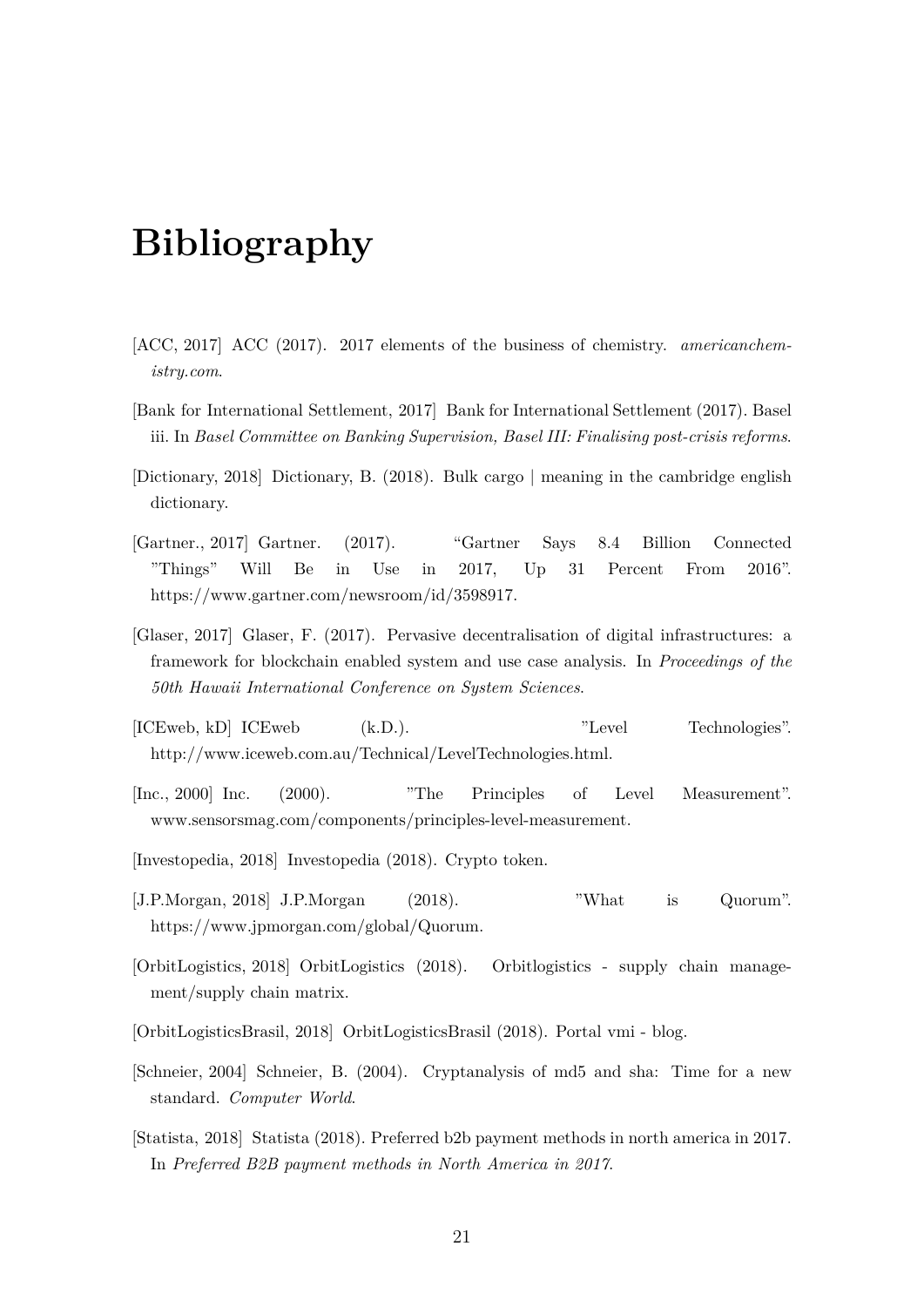- [Steffens, 2017] Steffens, T. (2017). Working Capital Management als Instrument des Finanzcontrolling. https://www.controllingportal.de/Fachinfo/Grundlagen/Working-Capital-Management-als-Instrument-des-Finanzcontrolling.html.
- [Yahsi, 2017] Yahsi, B. (2017). *Financial Supply Chain Management: Erfolgsfaktoren der Gestaltung von Finanznetzwerken*. PhD thesis, Technische Universität.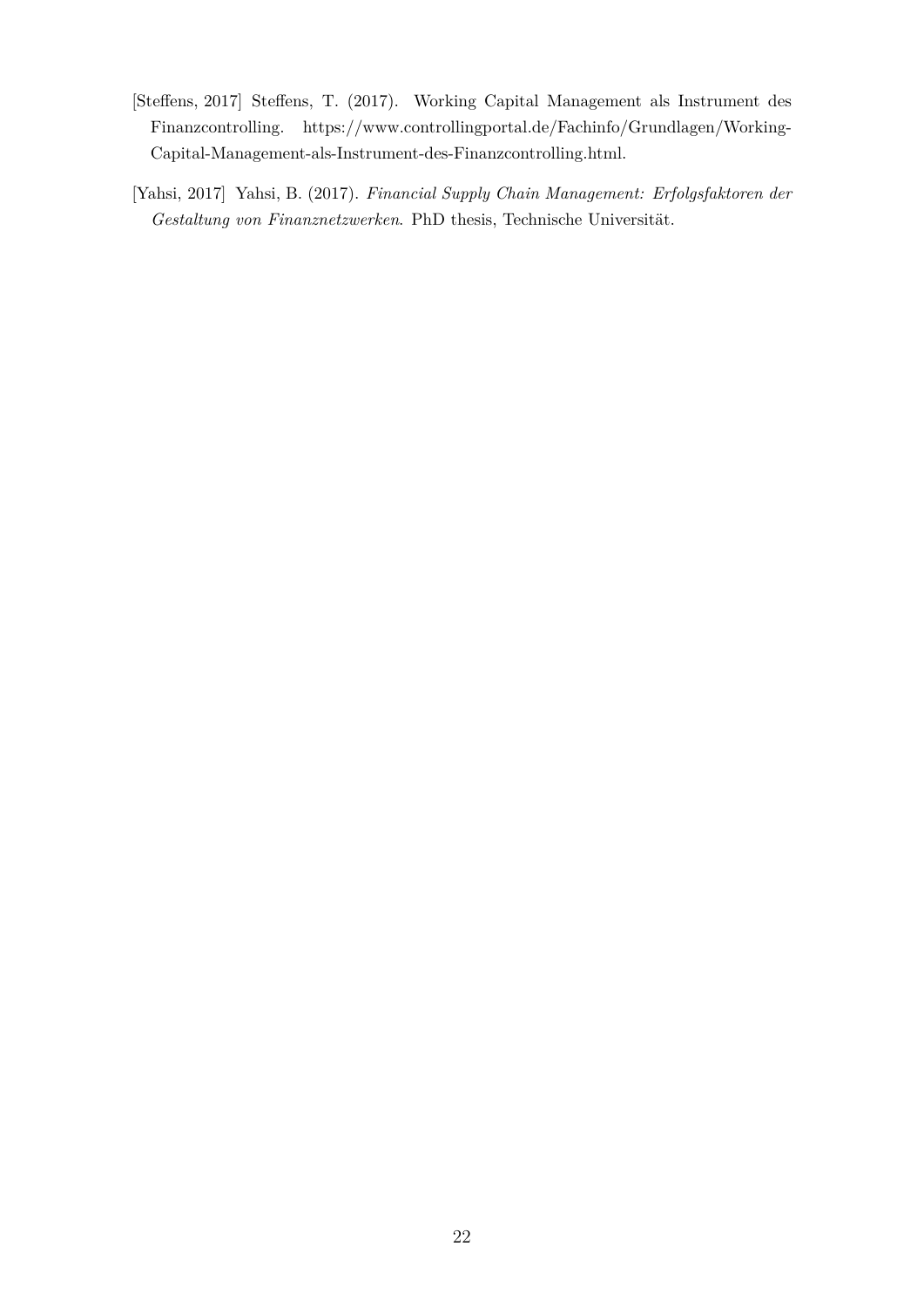# **Glossary**

| <b>Bulk Goods</b>         | Goods such as oil or chemicals that are not packaged in any type     |
|---------------------------|----------------------------------------------------------------------|
|                           | of container.                                                        |
| <b>ERP</b> System         | Modular software system with which the resources and processes of    |
|                           | a company can be coordinated and managed.                            |
| <b>Consignment Stock</b>  | Describes a practice where a supplier owns the goods in a warehouse  |
|                           | at a customer site. The customer is not billed by the supplier until |
|                           | he removes goods from the warehouse.                                 |
| <b>Crypto Currency</b>    | Native currency of a Blockchain.                                     |
| <b>Proof of Delivery</b>  | The shipping note confirmed by the customer and the corresponding    |
|                           | inventory change on site.                                            |
| <b>Proof of Existence</b> | Data stored together with a timestamp on a blockchain. With the      |
|                           | immutability of a blockchain, time of storage and existence at the   |
|                           | time of storage can be proven. A comparison between off-chain data   |
|                           | and on-chain data can prove, that the compared data set was not      |
|                           | changed at a later stage in its existence.                           |
| Proof of Inventory        | A link between determined inventories and existing shipping notes,   |
|                           | stored on the blockchain.                                            |
| <b>SCM</b>                | The practice of implementing, planning and optimizing processes in   |
|                           | a supply chain.                                                      |
| <b>Smart Contract</b>     | Code which is executed on the blockchain and whose results are       |
|                           | verified by it. E.g. a Token Contract.                               |
| <b>STO</b>                | Not clearly defined. As an example, an entity binds a Security to a  |
|                           | token on a blockchain.                                               |
| Token                     | Digital money substitute medium that is created through a Smart      |
|                           | Contract on a blockchain. A blockchain token represents the good     |
|                           | or value predetermined by the issuing entity.                        |
| <b>Token Holder</b>       | Someone who owns the private keys to the crypto address, to which    |
|                           | tokens are assigned.                                                 |
| <b>Token Standard</b>     | A defined set of functions a Token Smart Contract should provide.    |
|                           | E.g. see ERC20 for the Ethereum blockchain.                          |